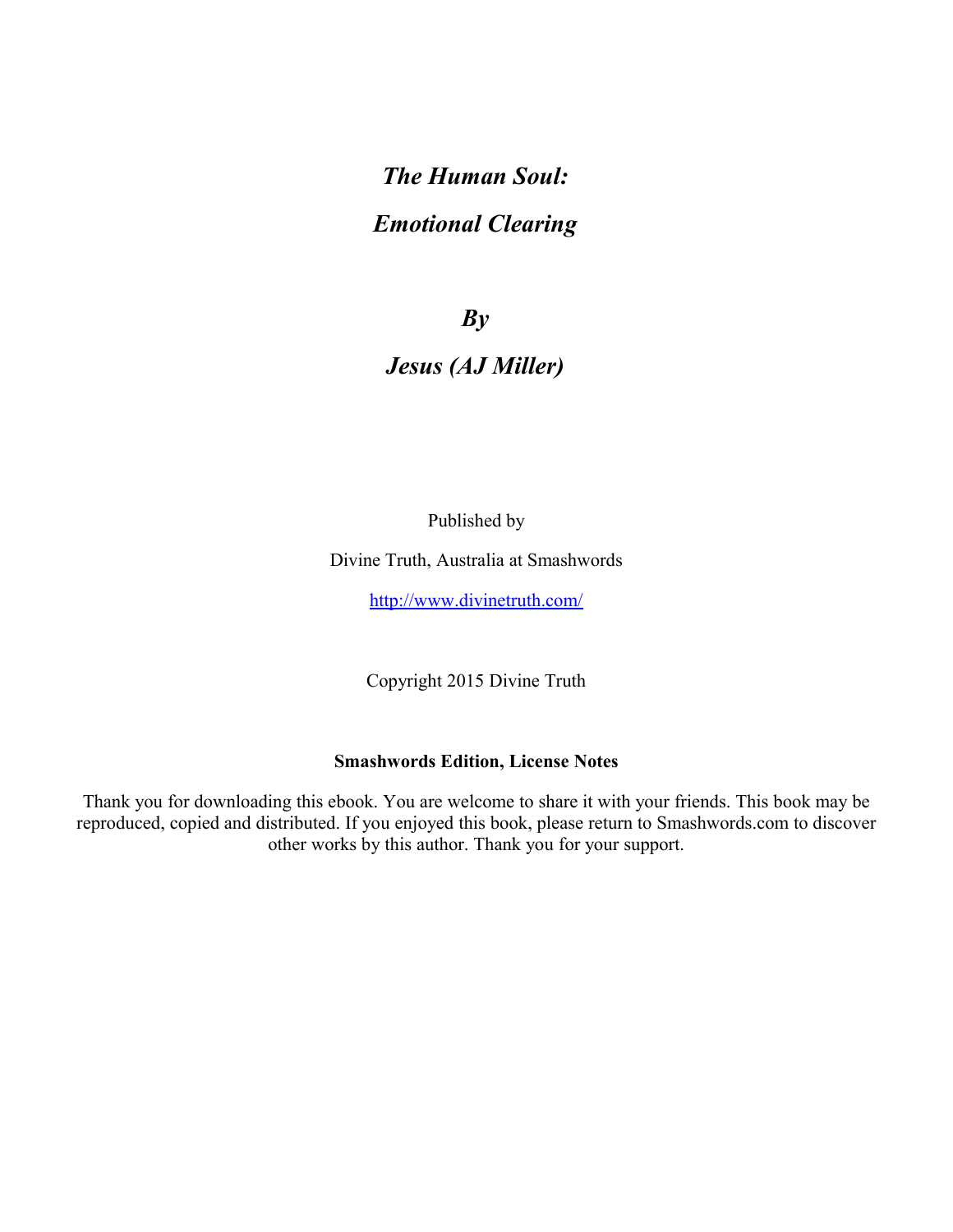This ebook is a letter written by Jesus (also known as AJ Miller) to various people on 10th June 2005. In it Jesus describes the process of emotional clearing while one is progressing towards at-onement with God, giving an overview of the soul, the conditions under which we can receive Divine Love, discovering personal truth and Divine Truth, living in the soul vs. living in the mind, and the phases involved in soul awakening and soul growth.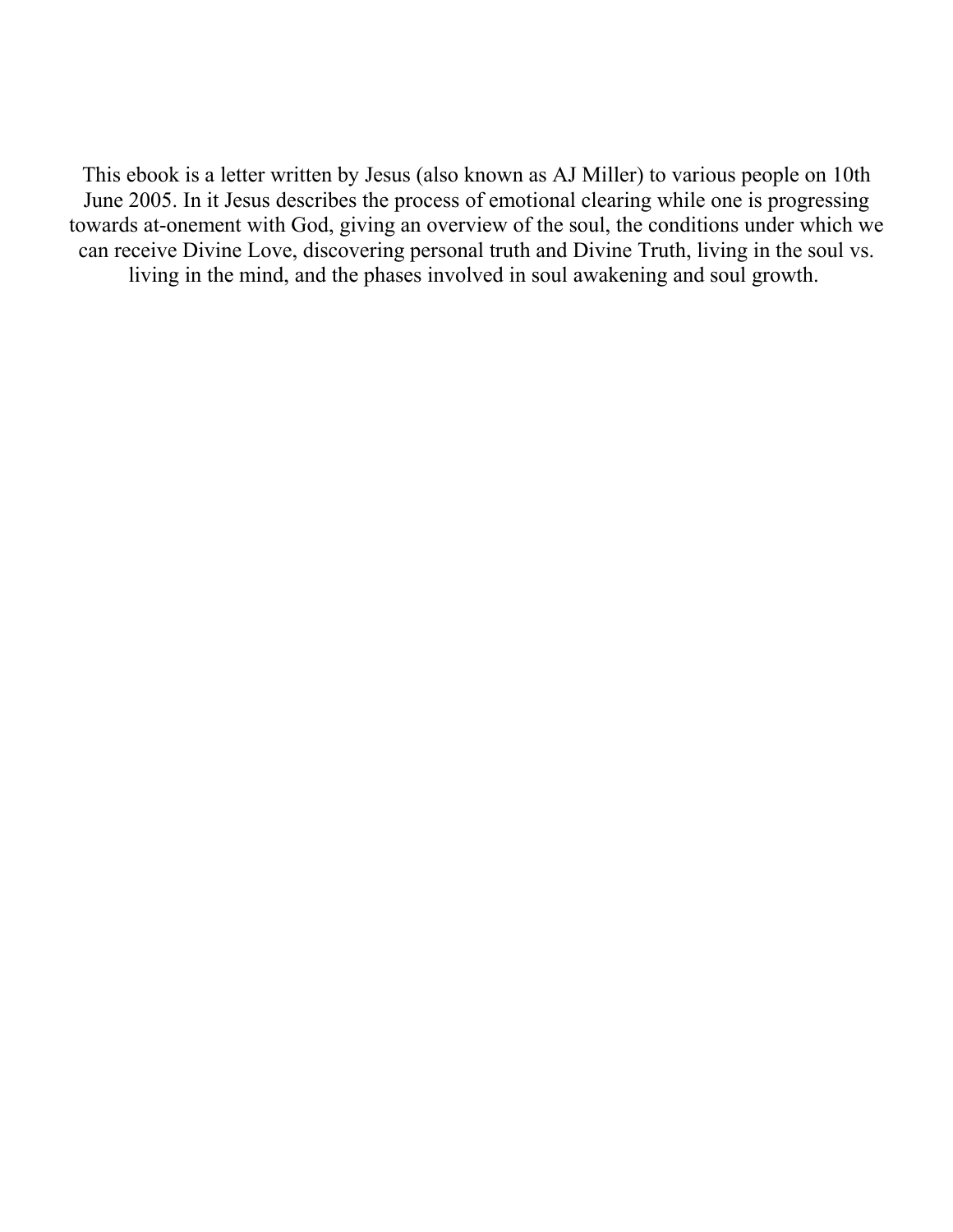#### **Reminder From Jesus & Mary**

Jesus and Mary would like to remind you that any document produced by Divine Truth containing any information from Jesus, Mary or any other person includes only a portion of God's Truth that they have personally discovered.

It does not and cannot contain the entire of God's Truth since God's Truth is infinite and humankind will forever continue to discover more of God's Truth as we progress in receiving more of God's Love.

Please remember that due to these limitations information contained within this document may need to be revised in the future.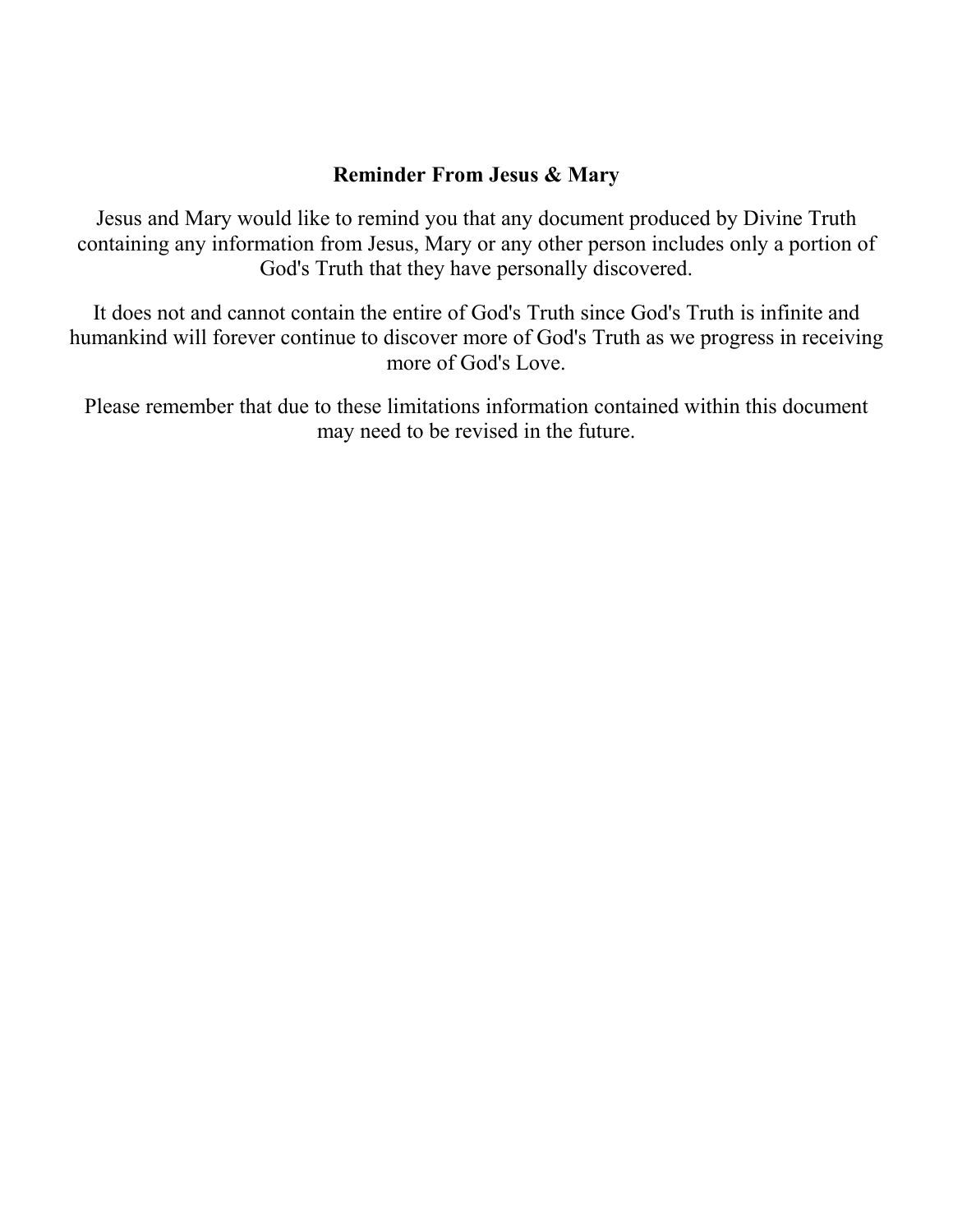Many other ebooks have been published by Divine Truth, including ebooks translated into a variety of different languages.

Please visit <http://www.Smashwords.com/profile/view/DivineTruth>or [www.divinetruth.com](http://www.divinetruth.com/) for further information.

> Additional sessions on the subject in this book can be found on [www.Smashwords.com/profile/view/DivineTruth](http://www.Smashwords.com/profile/view/DivineTruth)

#### **For more information go to:**

Divine Truth [\(www.divinetruth.com\)](http://www.divinetruth.com/)

Divine Truth Channel on YouTube [\(www.youtube.com/user/WizardShak\)](http://www.youtube.com/user/WizardShak)

Divine Truth FAQ Channel on YouTube [\(www.youtube.com/user/divinetruthfaq\)](http://www.youtube.com/user/divinetruthfaq)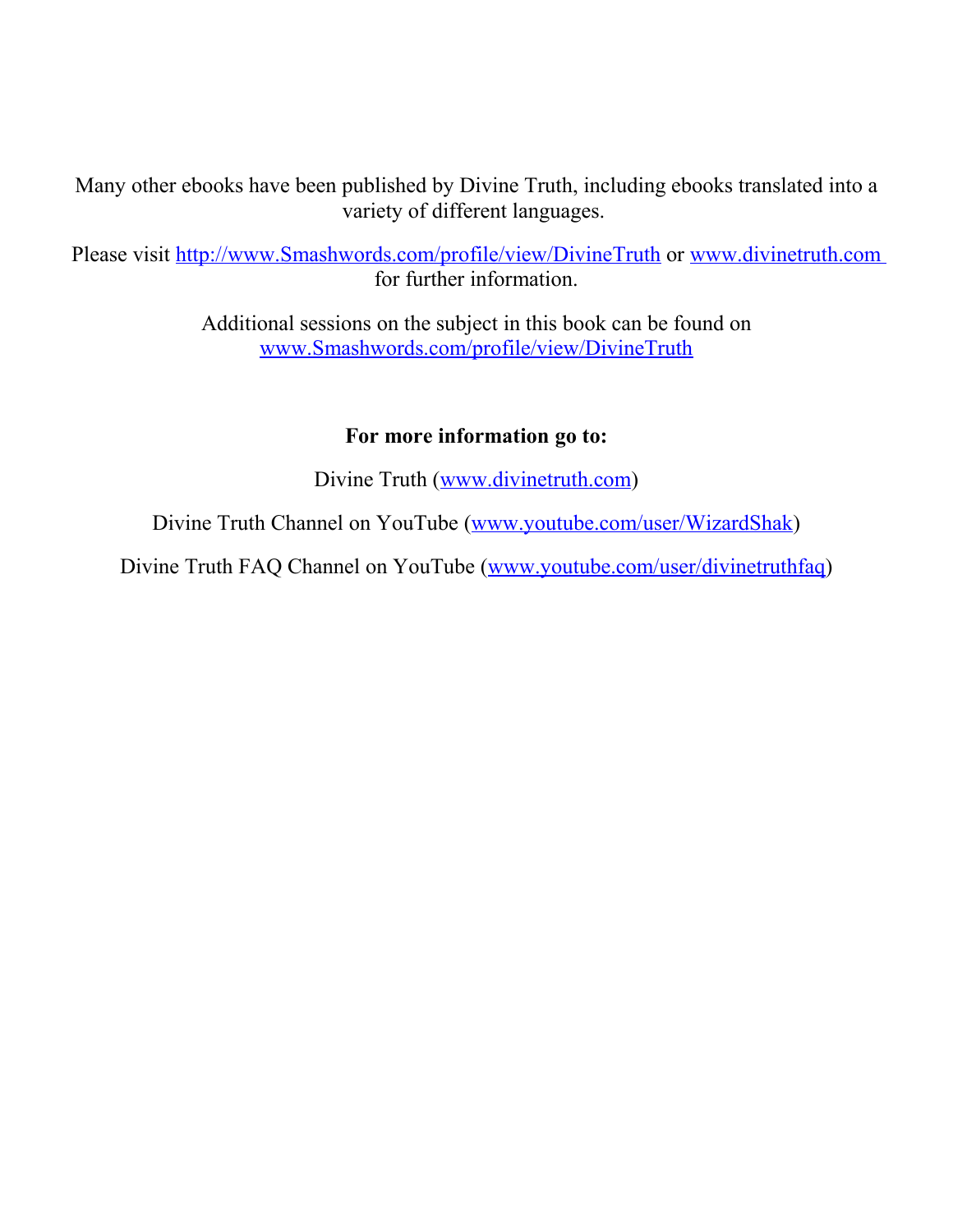#### <span id="page-4-0"></span>**Table of Contents**

*[Emotional Clearing: Part 1](#page-6-2)*

- [1. Introduction](#page-6-1)
- [2. Emotional Clearing](#page-6-0)
- [3. The First Truth](#page-7-1)
- [4. God's Love](#page-7-0)
- [5. Divine Truth & Personal Truth](#page-8-1)
- [6. The Soul](#page-8-0)
- [7. Observing Our Own Behavior](#page-9-0)
- [8. A Short Summary](#page-10-0)

#### *[Emotional Clearing: Part 2](#page-12-3)*

- [9. Introduction](#page-12-2)
- [10. Soul Feelings](#page-12-1)
- [11. Condition of the Soul before Freedom](#page-12-0)
- [12. Living in the Mind](#page-13-0)
- [13. Feelings of Error](#page-14-1)
- [14. Spiritual, Moral and Physical Condition](#page-14-0)
- [15. The Awakening](#page-16-0)
- [16. The Reactive Controller](#page-17-1)
- [17. The Proactive Allower](#page-17-0)
- [18. Observation of Self](#page-18-0)
- [19. Courage](#page-19-1)

[20. Truth](#page-19-0)

- [21. Emotional Reconnection](#page-20-1)
- [21.1. Expiation](#page-20-0)
- [21.2. Feelings During Expiation](#page-21-0)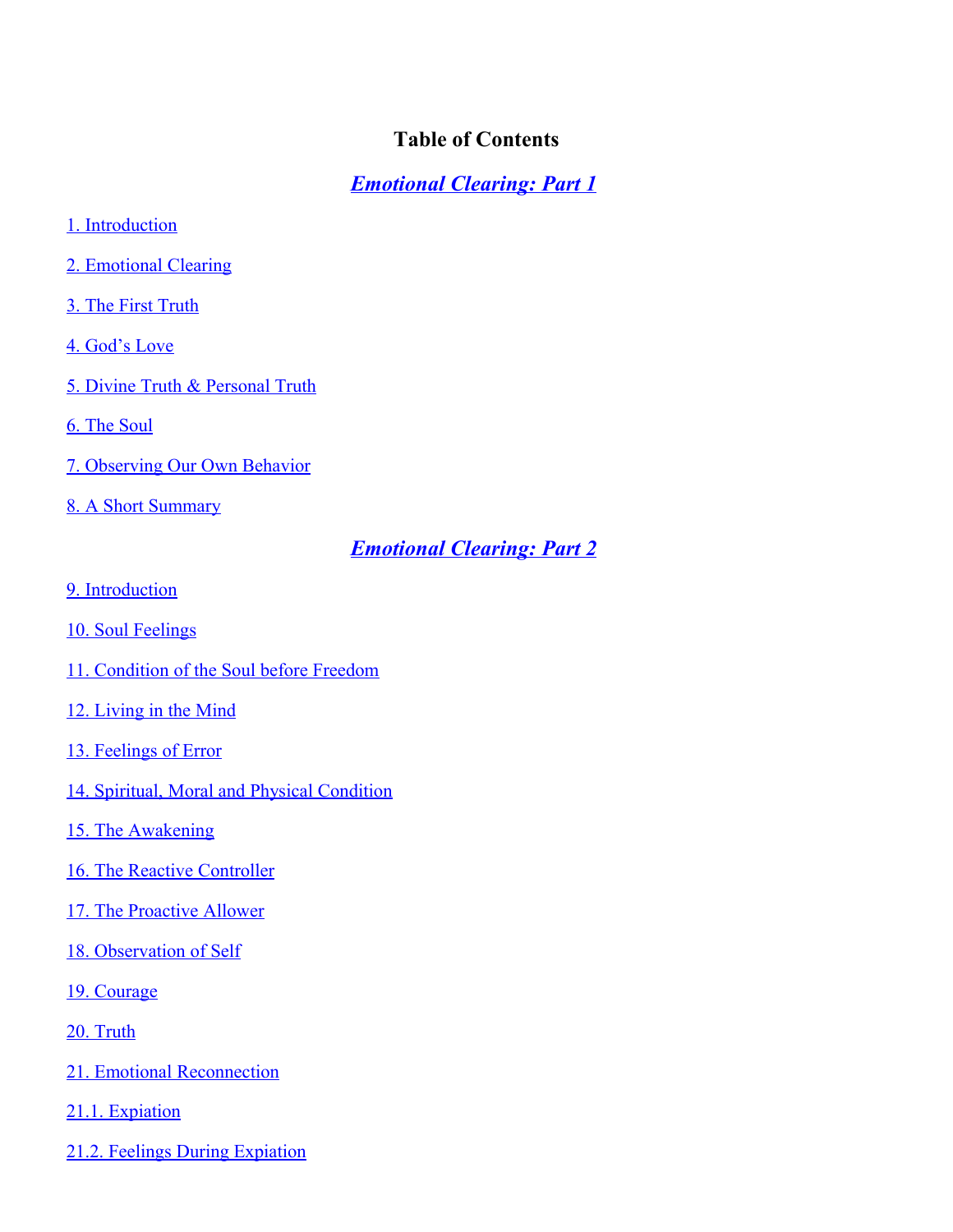#### [21.3. Evidence of Reconnection](#page-23-1)

# [21.4. Time Taken for Reconnection](#page-23-0)

[22. Conclusion](#page-24-0)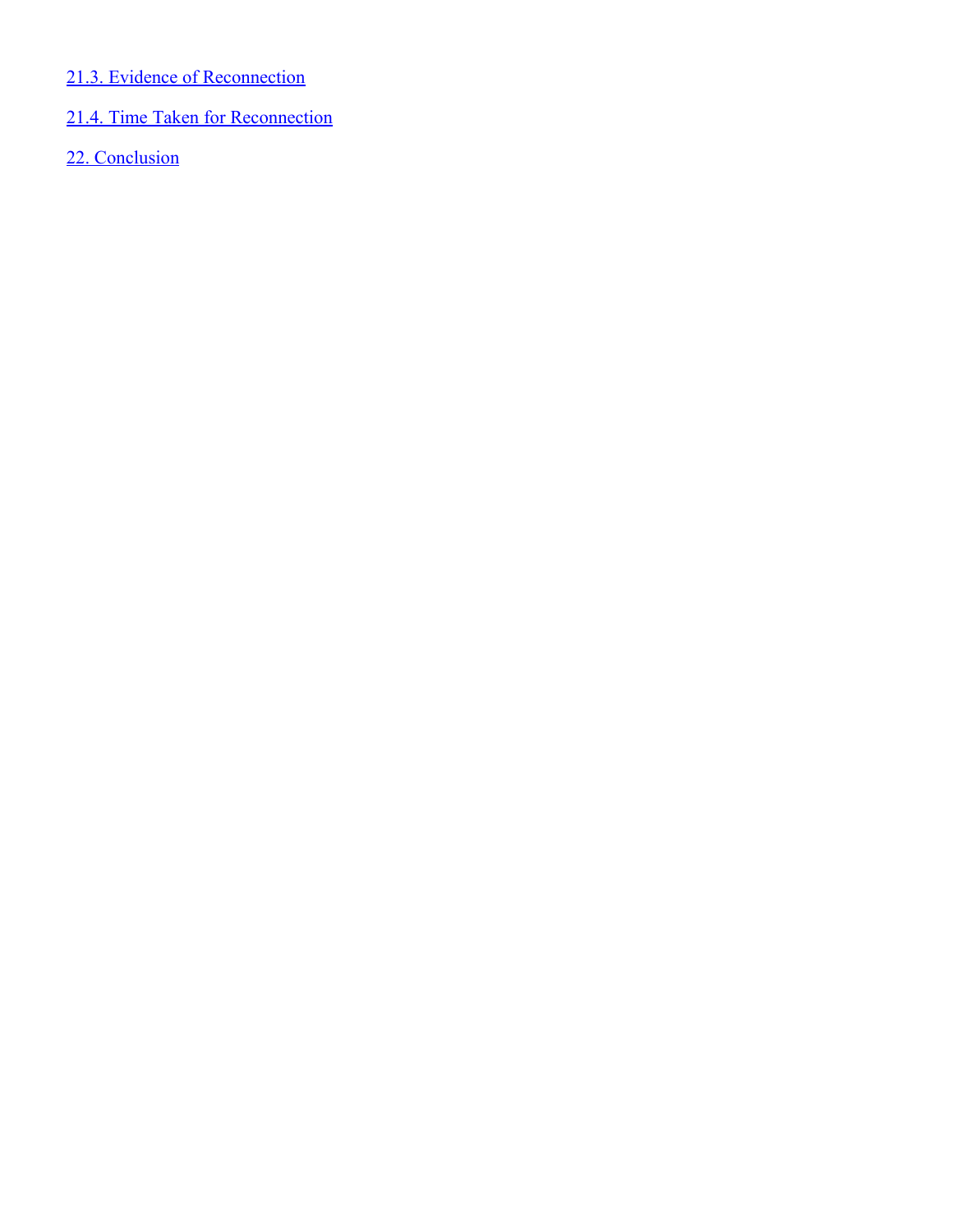## <span id="page-6-2"></span>*[Emotional Clearing: Part 1](#page-4-0)*

#### <span id="page-6-1"></span>*[1. Introduction](#page-4-0)*

My greetings to everyone.

I have been quite busy with my personal progress, and assisting others of the 14 to progress, and I also am writing messages to assist all to progress spiritually. For these reasons, my messages have not been coming at regular intervals, and I am sorry for this.

I will soon complete the messages on The Prayer for Divine Love - Part 2, and another on Synchronicity. But the following message will be completed first. I have entitled the message "Emotional Clearing", and the first part is some background that may assist your soul development.

#### <span id="page-6-0"></span>*[2. Emotional Clearing](#page-4-0)*

The first realization of all those who have read the Padgett messages with an open heart is that they would like to develop their soul to the degree that they can be filled with God's Love and be born again, because this is the source of the complete happiness that all of the messages of the Celestial angels speak.

In the messages we are told that we need to develop "a soul longing" for this Love of our Father, and that no other way can be followed that will result in receiving this Love. This of course is the Truth. There are many ways to become perfect in natural love, and on the Earth currently there are many excellent books that can be read that will assist a sincere person on that course. But, as regards being born again, and becoming at-one in the true sense with God, there is only one Way.

When a person finds this knowledge, at this time, many begin the process of praying to the Father for His Love, and, although some feel this Love coming to them a little initially, they afterwards feel that the process seems to stagnate. Then, as years go by, there is a tendency to believe either they have received the Divine Love of God to the full extent possible on Earth, and that the feelings and effects of this Love have been highly exaggerated, or that there is some kind of "secret ingredient" missing, and since they do not know what it is, they then feel the effects of frustration that all of their effort seems to not be rewarded.

But it must be stated also that is it possible for God's Love to come to a person on the Earth to the same extent as it can when a person is in spirit. In this regard our Father is not partial. Also, God does not reward us with His Love, since this Love is not conditional on our degree of self-sacrifice or the extent of our actions in many respects. It is a gift that is given when our Father can connect to our soul in Love using his Holy Spirit without abusing the gift of free will He gave us.

So, if we cannot feel His Love to an ever-increasing extent, then we must assume that it is due to our own condition. Our Father is not injured in Love, and if we cannot feel His Love coming into our soul, then the injuries that are preventing His Love must be those that firstly are within us, and secondly that we have not been willing to remove from our soul.

One of our Father's great gifts of Love is that of our own free will. We can choose to do anything that we desire, without limit. But each thought we have, and action we take, will result in an outcome. Some thoughts and actions result in outcomes that take us away from our Father, and result in more unhappiness in our personal lives, and other thoughts and actions bring us towards our Father, and result in more happiness, joy, and true pleasure in our lives.

Thoughts and actions that take us away from our Father can be called sin and error, while those that bring us toward Him can be called truth. Of course, I am looking at these actions from the perspective of a person wanting increasing happiness in their own life. From God's perspective, all thoughts and actions are perfection, since all thoughts and actions will eventually result in a soul seeing the error of its ways when it walks away from God, and cause it to begin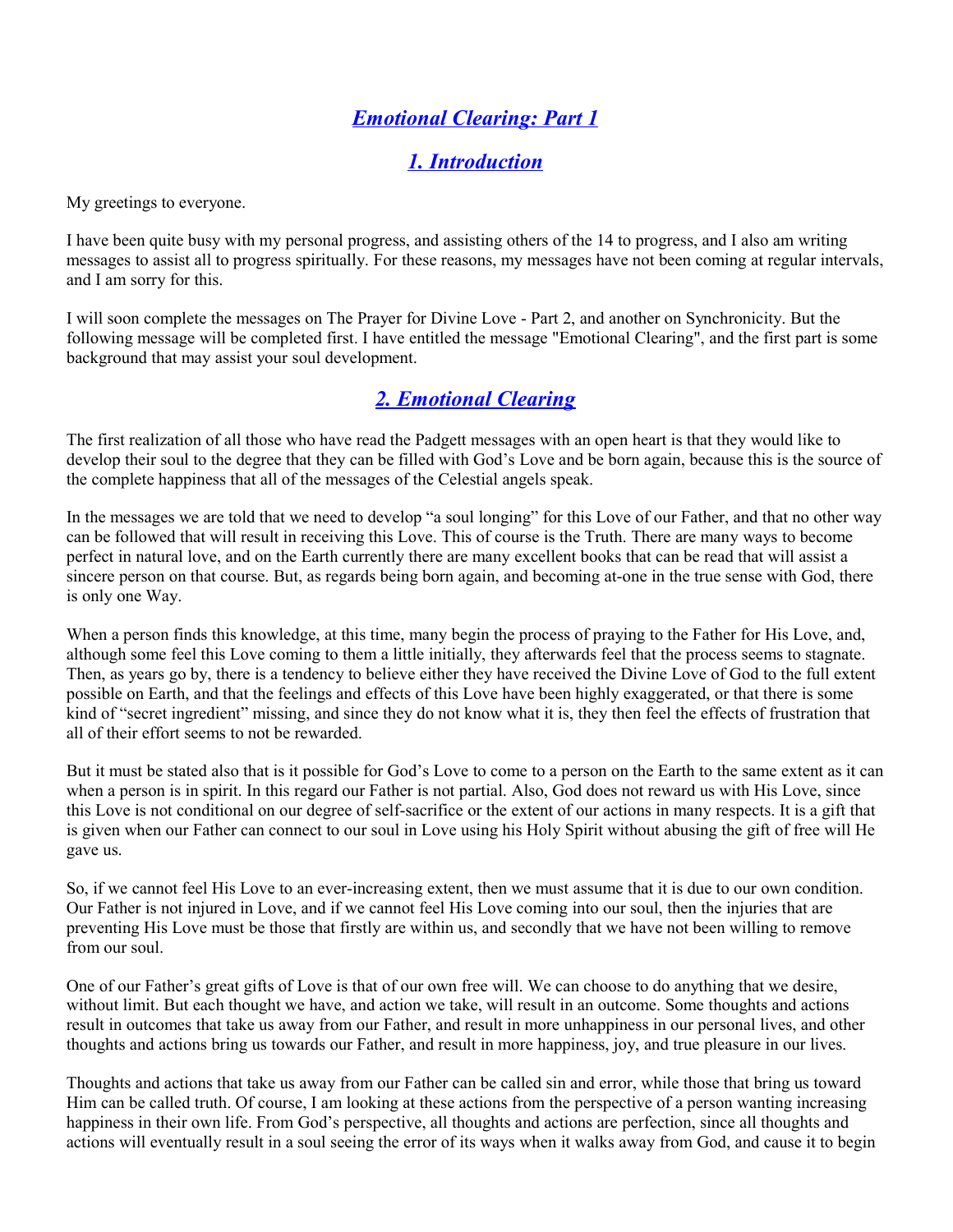the process of walking towards our Father.

So please bear in mind that what is now being presented is from the perspective of the soul that does not have a relationship with its God to the extent it desires, but desires the same relationship to either begin or grow.

So, if we are praying for our Father's Love, and not receiving it to the extent that we had thought it possible to receive, then we can only assume that we are using our free will in a way that is preventing our Father from using His Holy Spirit to bring us more of His Love.

This is the area of frustration for many who want to receive God's Love to a greater extent. Often, they know that they are not growing in this Love, but they do not know or realize what within them is preventing God's Love from coming to them in more abundance. They understand that God does not have an injury in Love, and that His Love is abundance, and so the only reason appears to be personal, and yet they cannot "seem" to "see" what the cause for the stagnation is personally.

#### <span id="page-7-1"></span>*[3. The First Truth](#page-4-0)*

Now if this is our condition, then the first truth we must face is this; Our Father has already shown us what is needed many times already, and we have either refused to recognize what He is showing us, or we are preferring to remain in denial because of the potential "pain" or "torment" we may feel in dealing with what He has already brought to our attention.

Since this is the state of our mind, and the true condition of our soul, we will not feel our Father's Love in greater amounts until we deal with the things He shows us.

Now we may argue that we have not been shown by our Father what is needed, but this argument cannot be the truth. The reason for this is that our Father cares for us, and Loves us dearly, and He would never allow us to remain in a condition of not receiving His Love without continuously attempting to let us know the reason why.

So the only alternative is that He has shown us the reason why we are not receiving this Love, and we have be unable to take notice of the reason, or, if we have taken notice, we have been unable to accept and take action.

In the process of receiving God's Love, there are a number of things we need to come to understand. The rest of this message is dedicated to the understanding of what will be involved in our path of following the Way to at-onement with our Father.

#### <span id="page-7-0"></span>*[4. God's Love](#page-4-0)*

It is generally unknown by mankind and spirits that God's Love is in two forms. Firstly, She has a love of a general kind for all of Her Creation. In this way She makes it "rain upon the righteous and the unrighteous", and all of Her Creations are tenderly cared for. Each creation is in harmony with all other creation in its natural state, and it is only the exercise of free will on the part of creation given the gift of free will that results in any disharmony.

This Love of God, although greater in nature, is similar to the love a person on Earth may feel, if they have the spiritual development, for all other persons on Earth. It is based on compassion and understanding, and is felt by God for all Her Creation. All Creation of God, from the seemingly smallest, to the largest, exists in dependence on this Love.

But this is not the Love that we talk of when we speak of the Love that comes to the soul Born Again. This Love of God is a more personal Love, and is always present and always ready to flow into the soul of a being of free will, and Its effect is entirely dependent upon the free will and soul longings of that soul.

This Love transforms the soul, from that of its natural state, to that of the essence of the Divine, and the possessor of this Love is conscious of his or her own immortality. In addition, it is only possible for a spirit with this Love to become at-one with his or her Creator, and it is also only possible for a spirit with this Love to become at-one in a complete sense with their soulmate.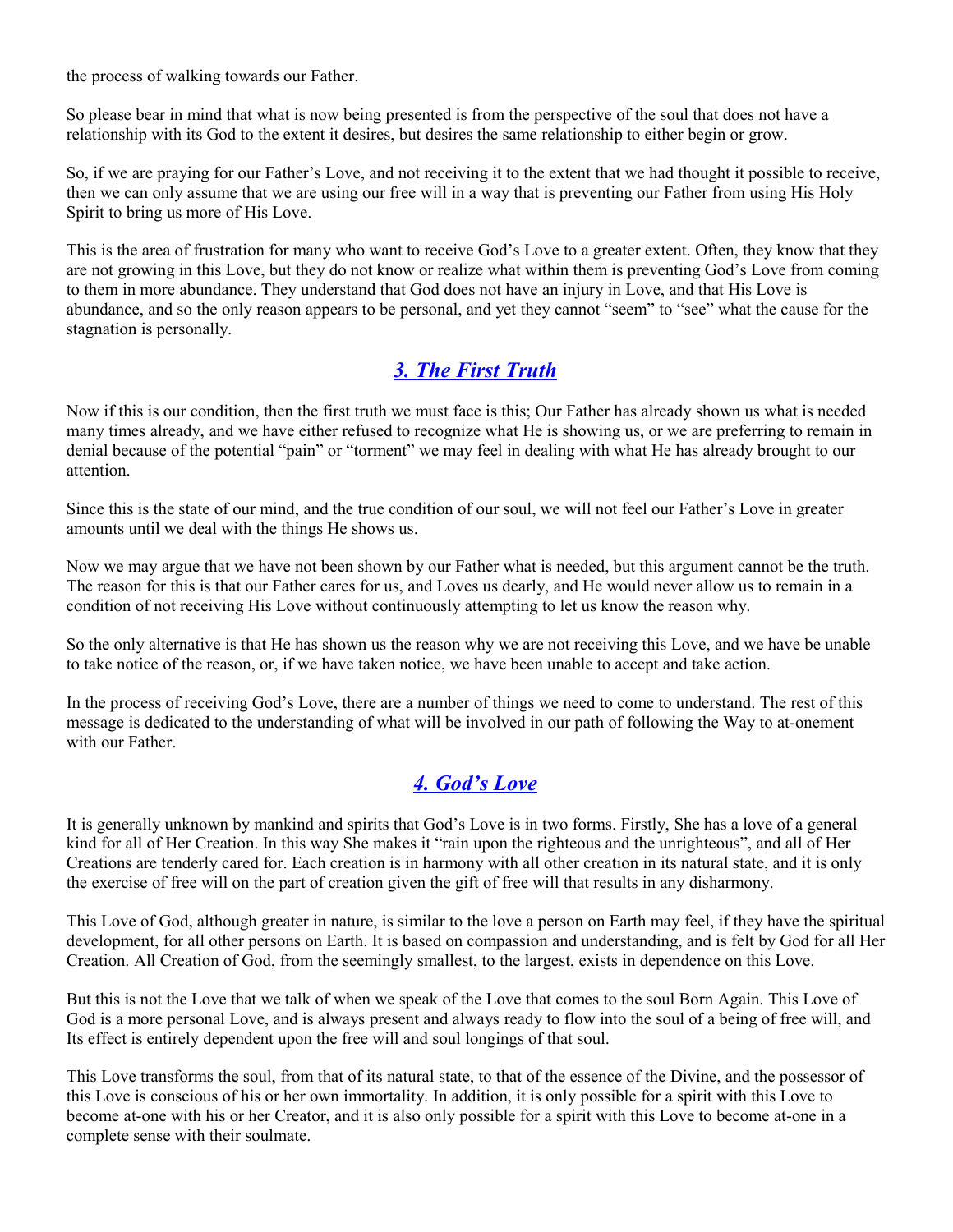Our Mother's Love is the highest and most powerful of all of Her Feelings. It is a feeling, and when it enters the soul of the person seeking, the soul feels the feelings of Love from God coming to it. Since feelings of love are the most pleasurable, and our God's Love is the most powerful force in the universe, then the feelings of God's Love when coming into the soul are the most pleasurable of all feelings a soul can feel. For this reason, when that Love is first felt by the soul, the soul often develops an insatiable desire to continue its soul development and receive more of this Love.

## <span id="page-8-1"></span>*[5. Divine Truth & Personal Truth](#page-4-0)*

As has been mentioned in other messages I have written, our reception of God's Divine Love is very dependent on our acceptance and practice of truth in our personal lives. We cannot expect to be able to remain in error, either in thought, word or action, and still expect a continuous flow of our Father's Love into our souls.

There are of course many types of truths. But two types of truth are those that have a direct bearing on our personal soul progression.

The first type of truth is God's Truth, Divine Truth, and this type of truth could be said to be God's Personal Truth. This Truth could be thought of as the collection of Truths or feelings that make up the Spiritual Truths of God, and these form the longings of our Father's Soul. They are the highest and most important Truths to understand for the soul desirous of at-onement with the Father.

The second type of truth is soul truth, and this type of truth could be said to be our personal truth. This truth could be thought of as the collection of truths or feelings that make up the summary of the true spiritual condition of our own soul, and these form the longings of our own soul. These are the highest and most important personal truths that need to be understood for the soul longing for its Father's Love, but of course they are of a lesser nature than the Father's Truth.

As we come into at-onement with our God, our personal soul truth (which are our true soul feelings) becomes closer to God's Personal Truth (which are His True Feelings). To say that our personal truth becomes subordinate to God's Truth would be an incomplete conception of this process, since it implies that whenever we disagree with God, we choose God's path. A soul at-one with God never disagrees with God, not because of being forced into agreement, but because it now has the development to feel the truth, and its own truth has become of the same quality as God's Truth, although of a lesser quantity.

#### <span id="page-8-0"></span>*[6. The Soul](#page-4-0)*

Please do not mistake any of these truths, either those of our Father, or those personal, for thoughts of truth. Thoughts of course are involved, but are only a sub-process of the soul, or one type of many types of manifestations of the soul. Truths of our soul are the true feelings of the soul, just as Truths of our Father's Soul are His True Feelings.

Since the soul is feelings, emotions, aspirations, inspirations and desires, then it logically follows that truths of the soul, either those of our own soul, or the Soul of our God, must relate entirely to the FEELINGS of the soul.

Our FEELINGS are our true nature, and our true self, and all other things that are of the soul, such as the spirit of the soul, its active force, its spirit body, its mind, its material body and so forth, are all manifestations of the soul in various forms. Manifestations, although of the soul or from the soul, are not the soul, and if the Padgett messages are read carefully this distinction can be seen quite readily.

So, although we may THINK that we have found truth, our soul may be untouched by this truth, since for the soul to be touched by truth, our feelings and emotions must be involved. We can even practice that which is truth, but if the practice of such truth comes from our mind, and not from the feelings of the soul, then the practice of such truth, although beneficial to our life, will not improve the progression of the soul except as far as we are avoiding practices which harm the soul.

It may be best to illustrate this. Lets say that we are given to the practice of promiscuity, and continuously have a series of meaningless sexual encounters with others in our lives. We may decide that this is harming us spiritually, and so we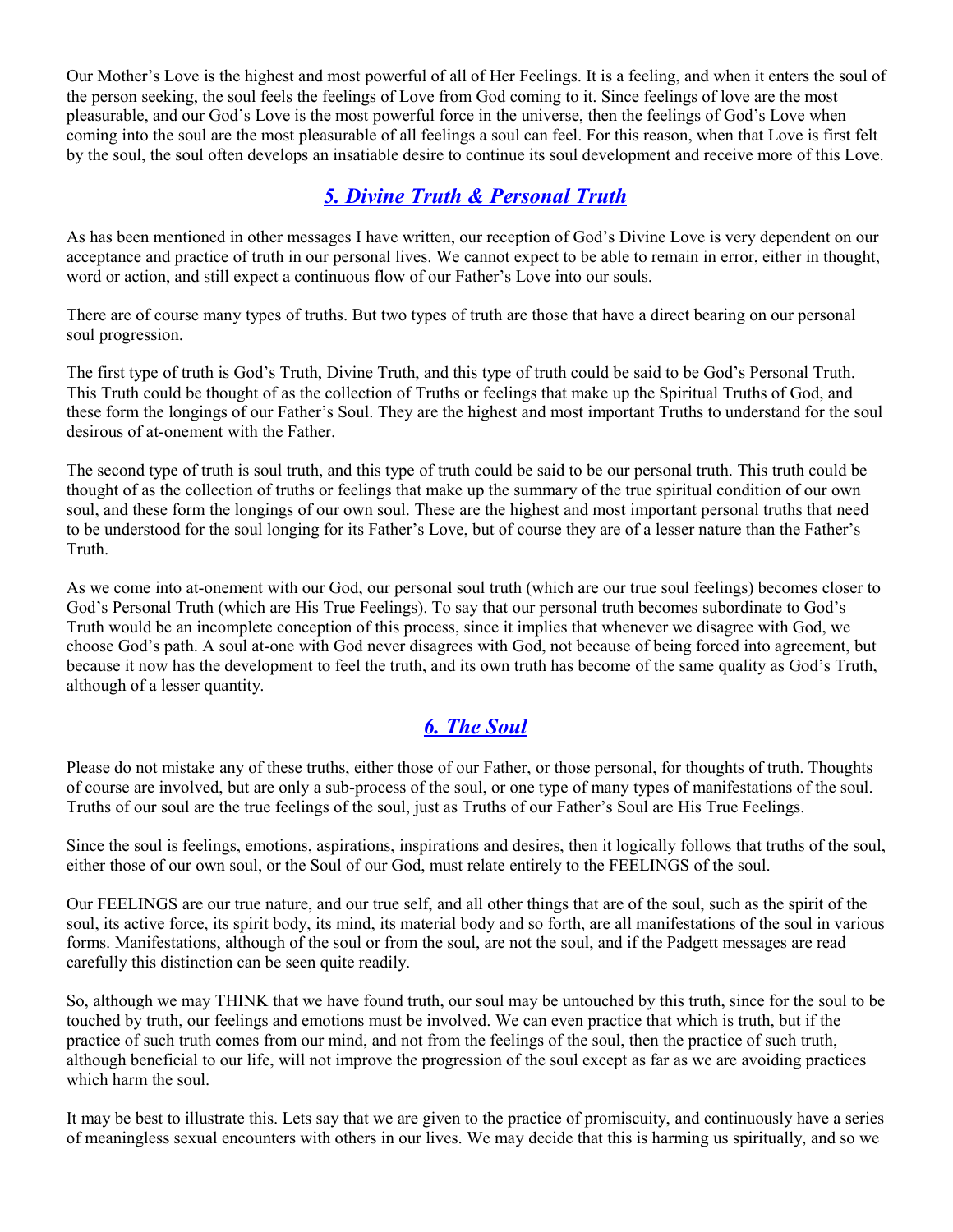then, by the decision of the mind, attempt to make a commitment to only involve ourselves sexually with another once a loving relationship is established.

We may be able to practice this new chosen lifestyle for a short time, but then find ourselves slipping back into the previous lifestyle, and become despondent because we are finding it very difficult to live up to our own expectation of ourselves. We also may be praying, asking for our Father's help, and "feel" very desirous of this new lifestyle, but still it does not seem to be easy, and we keep reverting to the previous behavior. Or, we may find we are able to continue good behavior, but only through a serious and constant effort of denial of our true feelings, and we may be having difficulty controlling our thoughts of our previous behavior, being still very much attracted internally to that lifestyle.

If any of these things are occurring, then we have ignored the element of the soul in the process. If the soul were involved, then we would be in the process of understanding within ourselves the REASONS why we perform certain actions are because of the FEELINGS that exist within that CAUSE us to follow a certain course of ACTION. Once the FEELINGS that CAUSE an action are removed from the soul, the result is that ACTIONS are automatic, and since the actions are now based on new feelings within the soul, we no longer have any thought or desire to perform the actions we previously did that were injurious to others or ourselves.

In the case of our example, our promiscuity is the result of feelings within the soul that are in error, and these feelings are often caused by parental examples we experienced as a child affecting belief of one self. Promiscuity can be caused by many different feelings within the soul, such as the feeling that we must give something (sex) to get love, the feeling we are undesirable and we are constantly striving to prove our desirability by how much others want us sexually, or the feeling that we would like to have a sexual release due to other stresses and loneliness that exist within our own life. I have mentioned but three of the many reasons why the soul would desire a course of action that results in more pain for itself in the area of promiscuity.

What I am illustrating though is that the seeming feeling (e.g. I want to have sex with many partners), which causes an action (I continuously have many sexual partners), which harms the soul (I feel sad, used, emotionally unavailable, I am hurting others feelings), can actually be caused by a true feeling of the soul that we are refusing to accept or feel about (I am not attractive or lovable).

Unless we focus on dealing with the true feeling of the soul, then the unwanted behavior will be impossible to remove from ourselves, since its cause remains. While its cause remains, our thoughts and actions will be very difficult to control, and we will probably continue to act in a manner that creates more sadness within our lives. In this manner, we may be looking at and trying to deal with pseudo-feelings (which are really thoughts masquerading as feelings), rather than the true feelings of the soul.

#### <span id="page-9-0"></span>*[7. Observing Our Own Behavior](#page-4-0)*

Our mind will also be involved in the process of soul progression. This is because we must firstly be mentally aware of something that occurs before we can change the cause of its occurrence. So we must learn to observe our own behavior. Many people find it difficult to be faithful or honest in the observance of their own behavior.

For example, a person may say to him or herself that they are very happy with themselves, and believe that they have no emotional issues to deal with, but at the same time they may be smoking. In today's world, if we kill ourselves quickly (e.g. suicide) it is condemned, but if we kill ourselves slowly (e.g. smoking) it is acceptable. So, our mind has come to accept this behavior.

A person who examines their own smoking may not do so honestly or faithfully, and may be in denial as to the damage caused internally, and the fact that the practice, because the smoker is destroying their own body, a gift given by our God, actually removes them from the possibility of complete at-onement with the Father. It is obvious that such a person will not change their own behavior because they choose to accept a viewpoint that is in error, and for this reason also cannot come into harmony with the viewpoint of their own Creator. A smoker in this condition will continue smoking, and will also attempt to find "evidence" that supports their conduct, and a smoker in this condition will not be able to accept my following comments.

However, it may be less obvious what the cause of such behavior may be to a person who desires to give up the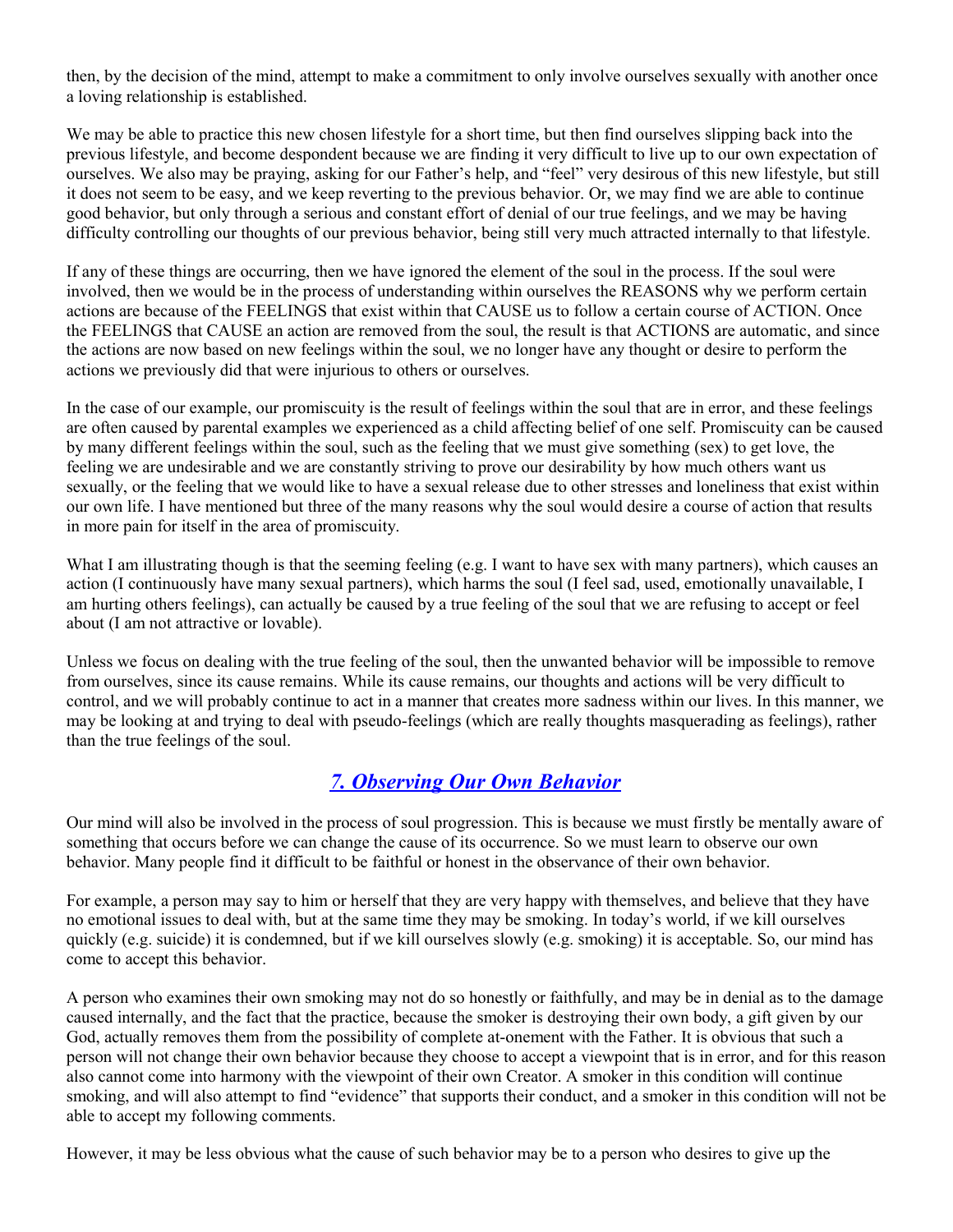practice of smoking, but seems to be unable to stop the practice. These ones often complain of the addiction they feel, and the negative results of smoking on their own life, and yet still do not change their practice of smoking. They say, "I should give this up," or, "I do not know why I cannot give this up," or other similar comments.

The mind, if it honestly examines our personal behavior, can see a number of truths. The fact is that although we believe in our own mind that the practice of smoking is harmful both to others in our near vicinity and ourselves, and we SAY we have a desire to give up the practice; the TRUTH is that we are finding it difficult to give up the practice, and therefore there must be factors we are personally ignoring in our quest to reform ourselves. The mind must now be open to the examination of the true reasons why the practice cannot be stopped.

Many persons will tell this smoker that it is only a matter of will power or mind power, and if the person exercises such will power, they will be able to stop. Although there is a truth in this statement, it is not the full truth. Mind power or will power can be used to stop actions not beneficial to the soul, but it is not the most effective means of preventing such actions. The most effective means is to examine the soul conditions that allow the negative actions to continue. Once the soul conditions allowing negative behavior are removed from the soul, the actions of the person will automatically change.

The real cause of a smoker continuing to smoke cigarettes is not physical, but rather emotional. The physical addiction assists the smoker to stay in a condition of denial of his or her own true emotions, but it is not the true cause of the person having the condition of the soul that allows the practice to begin or continue. As I have said, the true cause of the behavior is emotional.

Would a person who truly loves him or herself, which would include loving their own body, consent to the gradual destruction of their own body by any means? They most assuredly would not. They also certainly would not work hard to obtain the money to purchase the means of their own suicide. This is the same as paying another to profit from your own death. So a smoker, like a person who is suicidal, must have deeper emotional causes betraying a lack of love for oneself that is the ultimate cause for the continuance of their own behavior.

In this example we can see that the smoker does not continue to smoke because of a lack of will power, but rather the cause is more deeply emotional and motivated by injuries at the soul level regarding self-perception. We can also see that if we can honestly examine our own behavior, and take personal responsibility for that behavior, we will eventually come to see that the actions we take that are damaging to our soul progression are a statement as to the real truth of our soul condition.

If a certain action that we SAY we wish to stop continues (e.g. smoking), and we have a true desire to discontinue the action (e.g. we are distraught and very sorry when we continue the action), then we must assume that the cause of that action has not yet been found (e.g. lack of love of self), and we have not felt and removed the emotions causing the behavior.

In this regard, the role of the mind is to assist the process of finding the true feelings of the soul that cause actions we no longer wish to participate in. While doing this it must ALLOW these feelings to exist. In the case of our examples, both of smoking and promiscuity, we may not have found the true cause of these actions because we do not ALLOW ourselves to feel the sadness that comes from the belief that we are unattractive and unlovable. Often, the feelings that cause the true actions are very confronting and overwhelming, and our mind refuses to allow them to be felt, because in such times we feel weak and powerless.

But, it is better if the mind can allow all feelings, and be aware that feeling and releasing the most painful of emotions of the soul will have the greatest benefit to our personal happiness. Sometimes when we are at our weakest, then we are most powerful, because the power of our Father can operate through us.

## <span id="page-10-0"></span>*[8. A Short Summary](#page-4-0)*

So, up to this point we have learned:

1. If we are praying for God's Love, but do not feel it coming to us, then there must be injuries within our own soul we are choosing to hold onto rather than release, since God's Love cannot come to a soul that uses its self will to prevent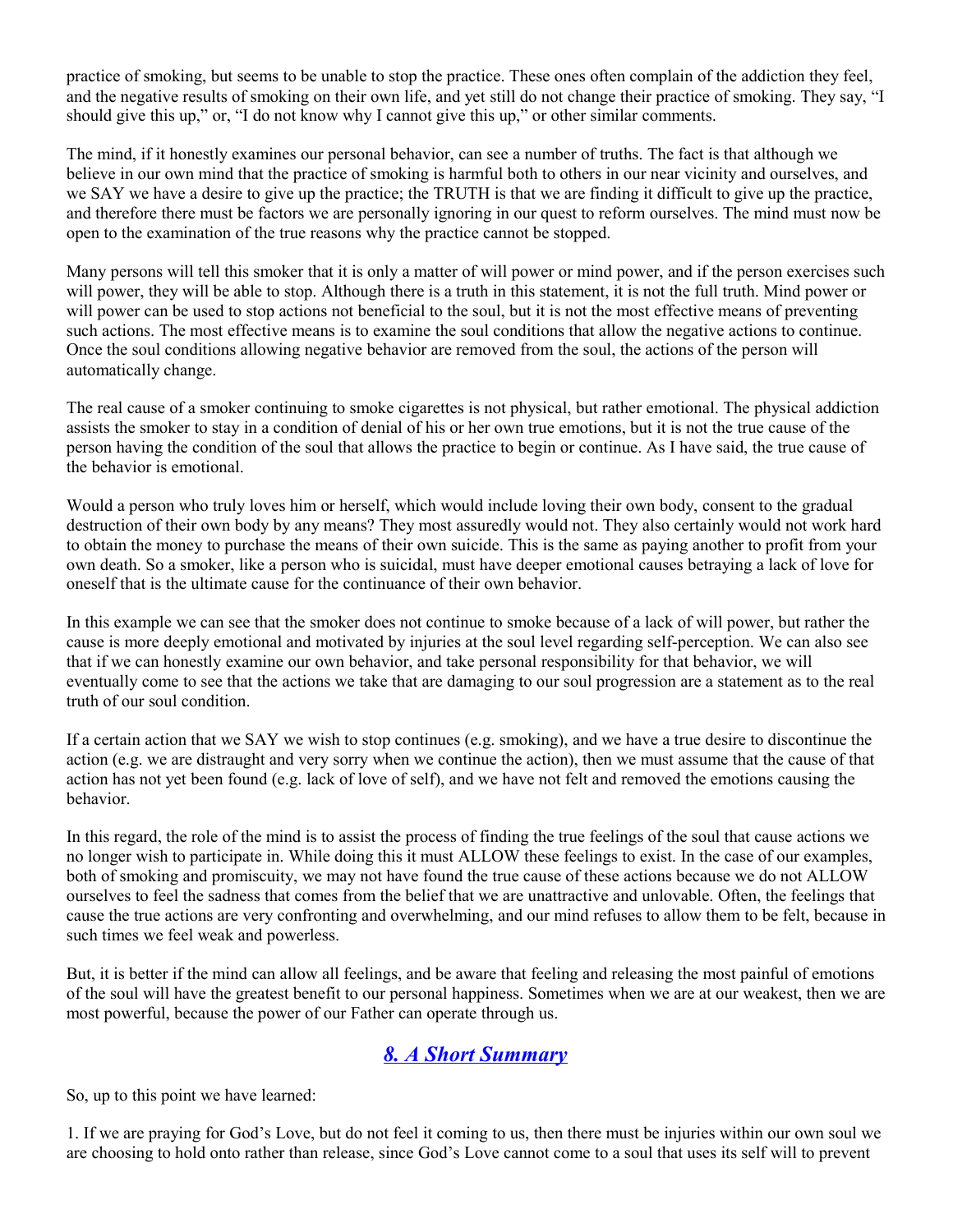the incoming of that Love.

2. To understand God's Personal Love, we need to take in knowledge of that Love, and the methods for its attainment.

3. Truth, both personal and Divine, must be sought as a soul attempts progression in at-onement with its God.

4. The soul is the feelings, emotions, desires, inspirations and aspirations, and is very different to the mind.

5. The mind is useful in the process of coming into soul because it is needed to examine our own behavior in a truthful and honest manner.

This is the end of Part 1.

I hope that this message finds all of you well spiritually and emotionally, and that you are growing in your appreciation of your God and His Love, and are feeling this within you. Shortly my transition will be complete, and I expect that the transition of others of the 14 will occur beginning a few months afterward, and their transition will be complete before March 2006. Of course, my current expectations are often not fulfilled.

I have now almost completed the personal spiritual path I have had to follow, and, although I would like to describe this to many of you, I feel it is best that these things are written about at a later time, since the path the 14 of us need to follow is different to the path that is normally followed in many respects. At a later time this will be documented, and you will be able to read about these matters then.

After my own transition a lot of preparation work will begin, since there are many things to put into place ready for the work ahead. To say I am looking forward to this is an understatement, as you can perhaps imagine. The joy I and many others will feel seeing the fruitage of what has been prepared will be overwhelming.

I enjoy talking with each of you, and you have become closer to me each day. There are many who have sent emails and I have not been able to reply yet to many of them, since I must continue the path before me. But please be aware that you are, each of you, even those I have not responded to individually, in my prayers, and I expect that we will be spending time together. I also expect that each of you will become a part of what is ahead, since your soul development is of such a nature that your Father wants you to become co-creators with Him in the Great Change.

So, please continue your own development, and please do not feel offended if I have not been able to reply. I hope that these messages are assisting you in your own progress. It is my intention soon to write messages specifically for the 14 as well, since the path they need to follow is a little different.

I love each of you, and I know that you are all progressing, because I see it daily in your actions and words.

Your friend

AJ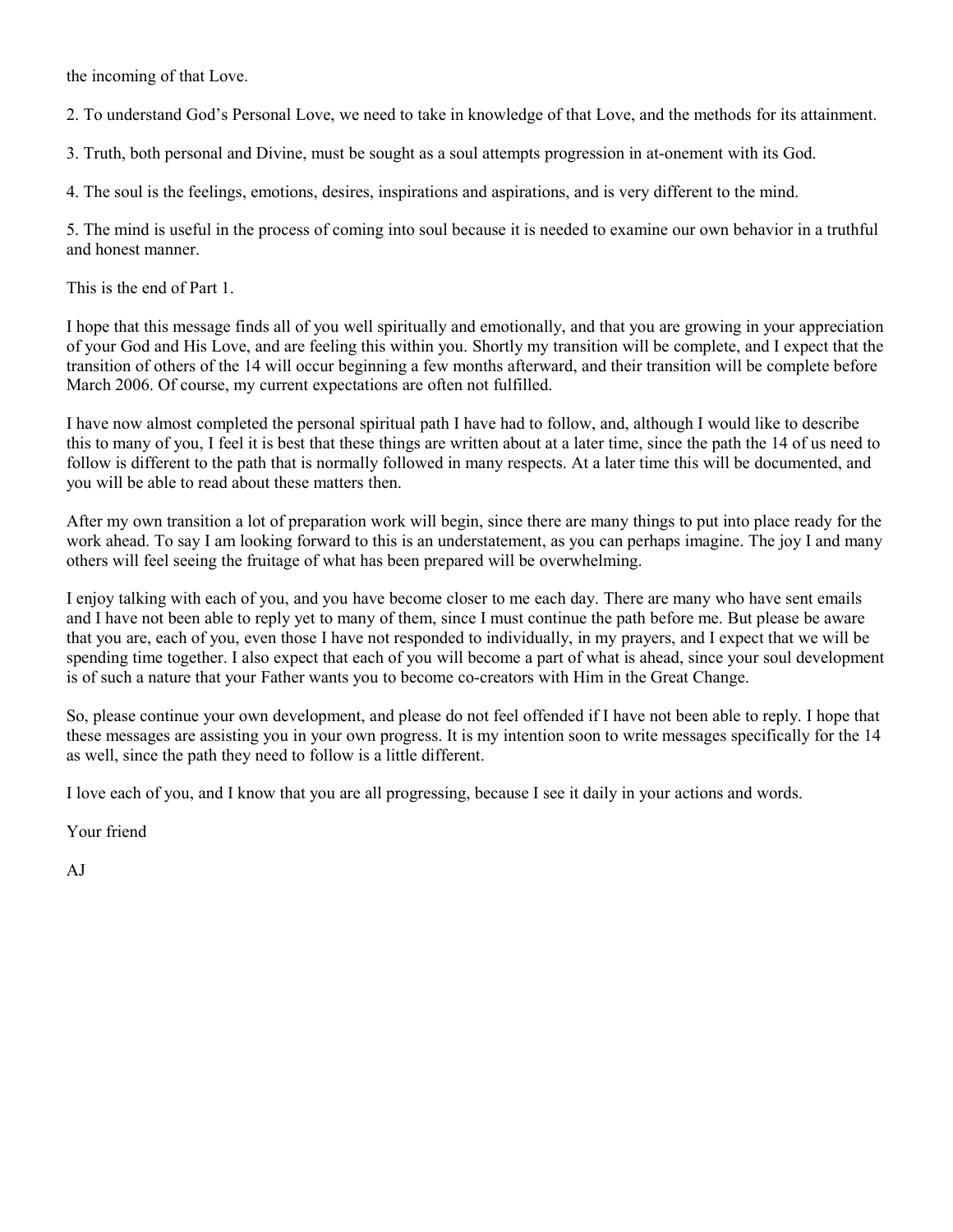## <span id="page-12-3"></span>*[Emotional Clearing: Part 2](#page-4-0)*

#### <span id="page-12-2"></span>*[9. Introduction](#page-4-0)*

Hello, everyone.

Well, this is the second half to the Emotional Clearing message.

#### <span id="page-12-1"></span>*[10. Soul Feelings](#page-4-0)*

Sins are feelings that miss the mark of God's Love, and these feelings cause thoughts, beliefs and actions that are in error. These thoughts, beliefs and actions become a part of the history of the soul in disharmony with the purpose of its Creation.

It can also be seen that pseudo-feelings, or feelings imposed by the thoughts, beliefs and actions of others creating feelings of disharmony within our soul, also form a crust on the soul, and can cause further thoughts beliefs and actions, which are also damaging to the soul's ability to progress spiritually.

If the soul has not developed to a point in soul progression where it can understand its true existence, then many thoughts are from the mind of the spirit body only, and are a result of these pseudo-feelings.

Our soul has personality and individuality, and could be likened to a container full of feelings, emotions, desires, inspirations and aspirations, and these feelings, emotions, desires, inspirations and aspirations cause thoughts as a subprocess of the soul if the soul has developed to a point in soul progression where it can understand its true existence.

Since the soul's condition is demonstrated by the true feelings, emotions, desires, inspirations and aspirations of our being, it thus follows that emotions are going to be felt by the soul desirous of feeling God's Love.

The entity, or container of the soul, contains feelings, emotions, desires, inspirations and aspirations that are all mixed together, much like a glass of water full of different water soluble substances. All of these feelings, emotions, desires, inspirations and aspirations are combined, both those that are classified "good" or pleasurable, and those classified as "bad" or painful.

But often, there is an expectation of the soul progressing in God's Love to only feel feelings it classifies as "good" or pleasurable, and there is a temptation to ignore all feelings classified as "bad" or painful. So, the mind, in the attempt to feel only the pleasure, will deny the painful feelings, and in the process, deny all feelings, since it is often not possible to separate the pleasurable from the painful. In this way, what we deny, we become. It must be said that it is often these painful feelings that prevent our growth in soul progression, since, due to the Laws of Rapport, the Holy Spirit, the active force our Father uses to establish a conduit to the soul to pour the feelings of His Love into our soul, cannot establish a clear connection with a soul full of painful feelings.

Also, the same mind often firstly will analyze a feeling, and attempt to deny it if it is painful, and only accept it if it is pleasurable. This process, although seeming to the mind as its best course of action, is very damaging to the soul, because our Father created the feelings, emotions, desires, inspirations and aspirations of the soul to flow freely, without the encumbrance of a mind expecting pain. A mind expecting pain is in a position of fear, and, since "perfect" Love throws fear aside," while a position of fear is maintained by the mind, the soul is unable to feel the depths of love it is capable of.

So, in order to assist us to progress spiritually, we need to consider seriously the condition of a soul in error, and then explain the process of the soul's awakening, and contrast the original condition of the soul in error with a soul that is receiving the Love of its Father.

#### <span id="page-12-0"></span>*[11. Condition of the Soul before Freedom](#page-4-0)*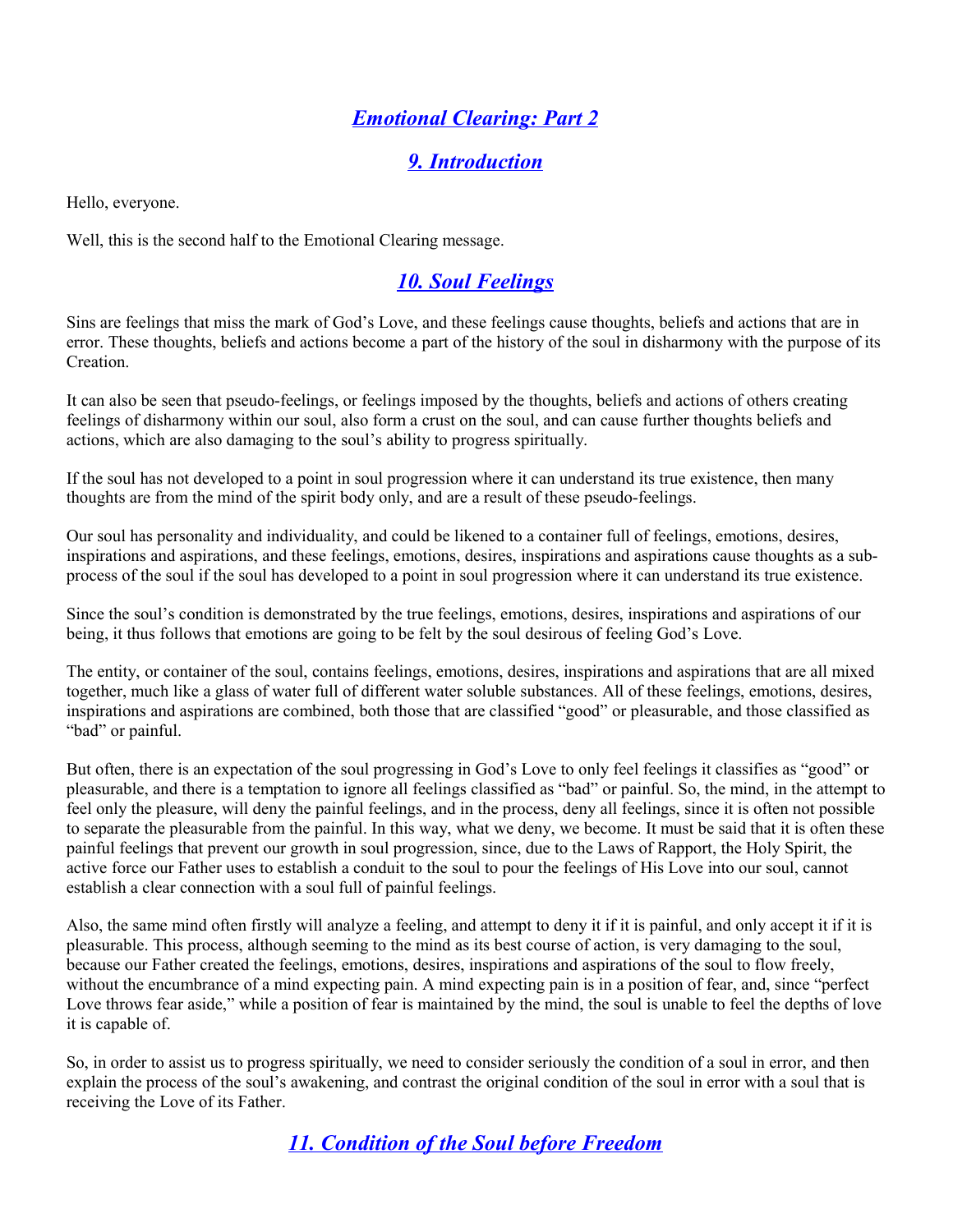What is the condition of a person who has not yet had a complete awakening of the soul? Of course, this condition will vary according to the experiences the soul has encountered in its time since its individualization. But generally, in modern life, the soul that has not yet awakened as to its true condition will exhibit some traits that are consistent in various degrees, which include:

1. Living in the mind.

2. Feelings in error causing thoughts, beliefs, and actions that are often not in harmony with its own concepts of goodness, or that cause its own unhappiness.

3. A lack of awareness of its spiritual condition, including a belief in its invisibility to the awareness of others, and a belief of its separateness to others, and various errors regarding its conception of God.

4. A lack of awareness of its moral condition, including its connectedness to its own sexuality, and general disharmony within its spiritual body (aura).

5. A lack of awareness of its physical condition, including awareness of the cause and effect of its spiritual and moral condition upon its physical body.

## <span id="page-13-0"></span>*[12. Living in the Mind](#page-4-0)*

A person living in the mind is almost totally unaware of his or her own soul condition, and will believe herself or himself to be a "normal" logical thinking person. This is primarily because the person has chosen to live away from their own feelings, because many of these feelings are "painful", and, rather than allowing themselves to feel and process their own pain, they will continue to live in a state of denial, which they call being "normal".

Usually, only a feeling person can see the true state of a person who is living only in the mind. The reason for this is that when a person living only in the mind is presented or confronted with feelings, they attempt to process these feelings in the mind, whereas a feeling person will process the feelings in the soul, and will not generally use thoughts or logic to explain away or deny the feelings.

There are many examples where this occurs in life. A woman may be looking for employment. A person who lives in the mind will encourage the woman to be sensible, logical, find a job now, it does not matter which job, just make sure you get one. They will remind the woman to be practical, and will often list all of the reasons why looking for a job that may be fulfilling is not the answer, including such thoughts as; "No-one really enjoys their work", "It is unrealistic to think that you will be happy working", and other similar thoughts. A person in the mind is saying these things as a reflection of their own fear and personal life choices, because to a person living in the mind, it is not possible, and in fact is inadvisable to follow feelings. A person living in the mind does not believe that God fulfills desires, and they also believe that sacrifice and toil are the only answers, and life was meant to be a struggle.

A feeling person will encourage the job seeker to first consider her true feelings, what employment will result in personal happiness and satisfaction, and will encourage her to "follow her heart" when looking for employment. They will believe that anything is possible, and that there is employment available for the person because God is always willing to fulfill our every desire, and is a God of abundance. This person will also encourage her to throw away false pseudo-feelings such as, "What will everyone else think?" "I am not good enough", "I am not educated enough", "I will never earn enough money doing what I feel is right," and so forth. These are pseudo-feelings created by the person's environment, and are not the true feelings of the soul.

Persons living in the mind praise logic, and dismiss or minimize feelings, while a person living in the soul understands that when we are connected with our true feelings, everything becomes completely logical and understandable. A person living in the mind separates feelings and emotions from thoughts and logic, and remains in a perpetual state of confusion that is denied, while a person living in soul knows that feelings and emotions when recognized and honored are the purest thoughts and the most logical logic, and such a person remains in a state of clarity.

A person living in the mind will justify their own behavior even when it is plain that the results of that behavior are not loving and cannot bring the person closer to their Father. For example, a husband and wife may be together, but not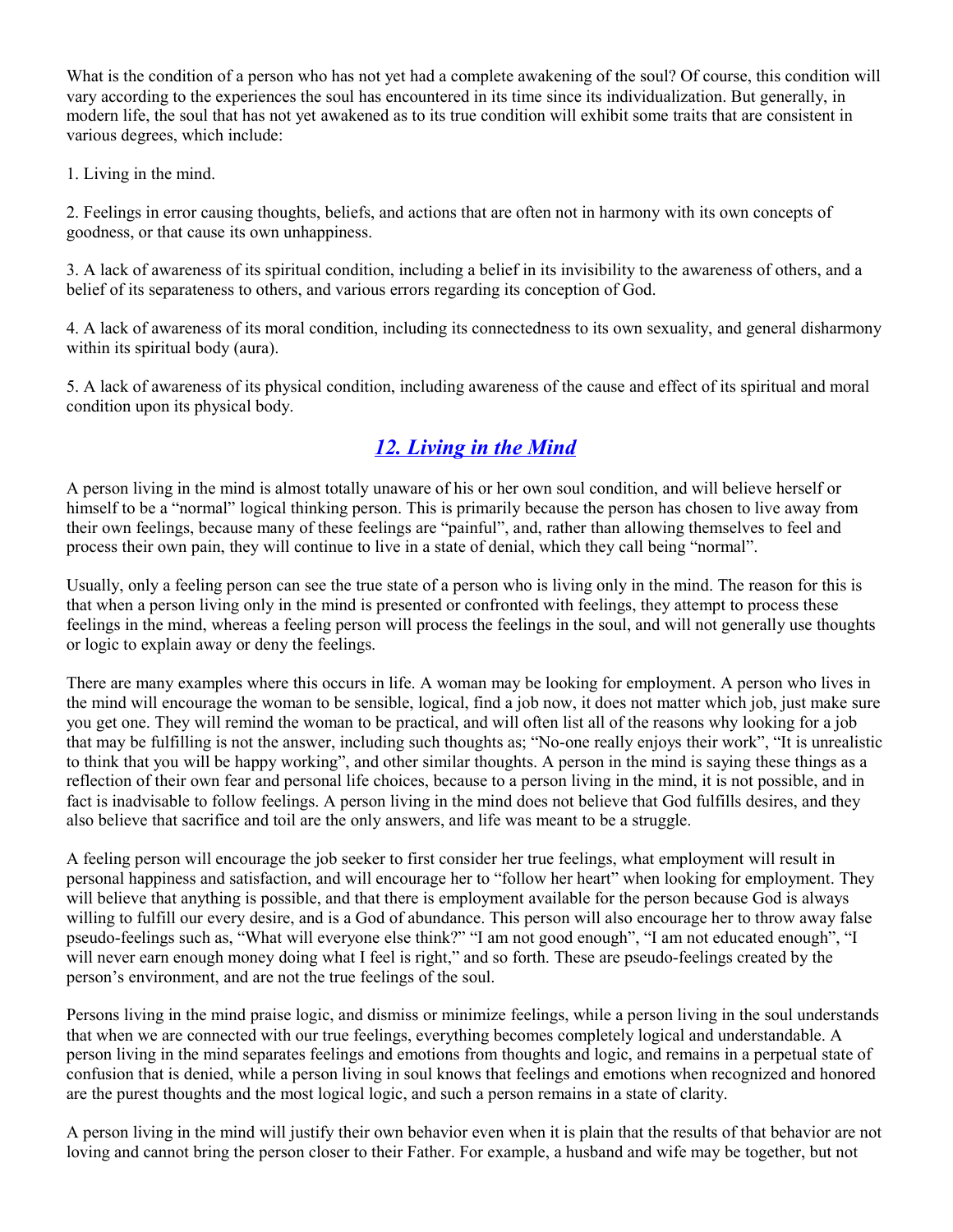love each other, and so stay together "for the sake of the children". The result of this action may be that they argue constantly, have little or no loving sex life, cannot communicate, and work independently of each other. They are staying together, not for the sake of the children, but for the sake of their own fear. The result is that their own children are now being taught to stay in unsatisfactory relationships, and that happiness must be sacrificed for fear. So this situation is not only damaging to the soul of the parents, but also to the souls of each of their children.

Another example is that a man may say he is attracted sexually to one woman, and emotionally attracted to his wife. He may tell himself that he just needs to control himself and he will be able to be faithful to his wife. But he is not being honest with himself, and not true to his feelings. If he were true to his feelings, he could see that there are obviously needs within himself that are not being met by his relationship with his wife, and he would attempt to discuss these things with this wife. In addition, he would possibly need to spend some time completely alone, and determine the soul-based truth within that will give reasons why he has these feelings for this other woman. It could be that his "needs" may be pseudo-feelings caused by his upbringing, or they may be real feelings of dissatisfaction with his current relationship.

Love and fear are mutually exclusive. Persons acting in fear generally live in the mind, while those acting in love live at the soul level.

## <span id="page-14-1"></span>*[13. Feelings of Error](#page-4-0)*

A person without an awakened soul feels feelings in error causing thoughts, beliefs, and actions that are often not in harmony with its own concepts of goodness, or that cause its own unhappiness.

There are quite a number of qualities that are in harmony with the highest feelings of the soul. These include love, truth (openness and visibility), integrity, joy and happiness, kindness, compassion, goodness, peacefulness, mildness, and fearlessness.

Any thought, decision, word or action that causes the soul to feel feelings that are not consistent with the highest feelings of the soul is in disharmony, and will cause disharmony to exist between the soul (felt by feelings and emotions), the spirit body (seen in the aura), and the physical body (shown by disease and sickness in that body).

If this disharmony exists, then its most obvious cause is that actions, thoughts, words or decisions have been made using either the mind or the body, and that these actions, thoughts, words or decisions are not in harmony with the soul's true desires. They have been motivated from fear usually caused by pseudo-feelings gathered from the environment.

Anger, for example, is often a result of a soul feeling it is forced into performing an action that it does not want to perform, and so it feels like its free will has been taken from it. This feeling may be true (for example when a person is held against their will due to an injustice), or a pseudo-feeling (for example when an adult person feels they must do what their parent wants even when they do not want to). Of course, as a soul develops, it is possible to be unjustly held against your will and be happy.

So, feelings of fear, anger, resentment, hatred, unhappiness, dissatisfaction, depression (which is rather the suppression of feelings), since they are not the highest feelings of the soul, are not a part of the soul's true nature, and can be removed from the soul after they have been felt.

The awakened soul releases all feelings in error without hurting itself or other persons, and allows the generation of feelings in accord with the highest feelings of the natural condition of the soul. The awakened soul acts upon its feelings the instant the feelings are felt, and all thought processes are a result of conscious feelings. The person without an awakened soul or a soul partially awakened feels feelings in error, and acts upon these feelings erroneously, and these actions cause further damage to the already damaged soul and to others within its environment.

#### <span id="page-14-0"></span>*[14. Spiritual, Moral and Physical Condition](#page-4-0)*

The soul that has not yet had an awakening has a lack of awareness of its spiritual condition, including a belief in its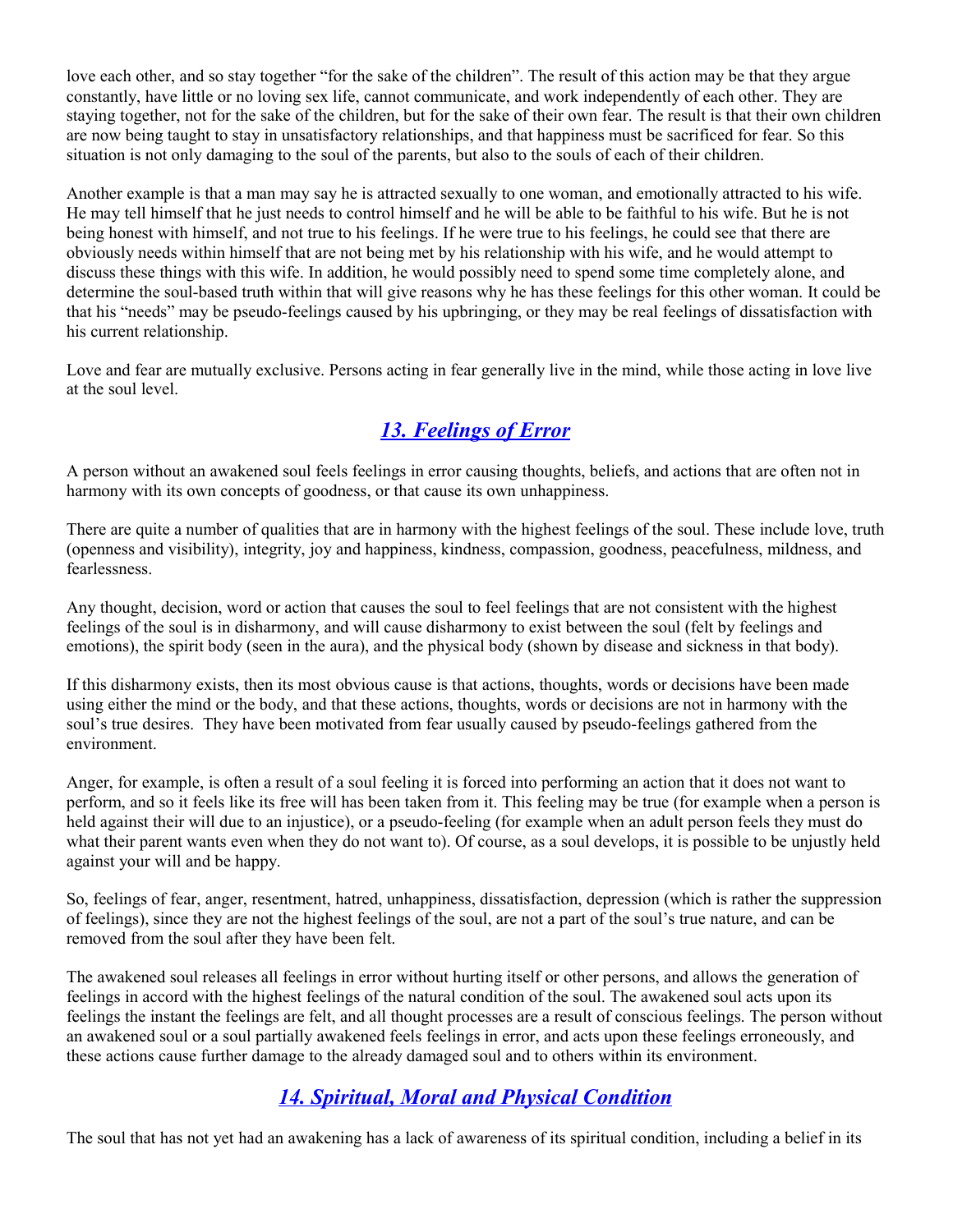invisibility to the awareness of others, and a belief of its separateness to others, and various errors regarding its conception of God.

A soul in this condition believes that truth is not desirable or possible, and that others around them are unable to perceive their true spiritual condition, that their personal spiritual condition is hidden. In addition, they believe that they are separate to all others, and act as though anything they do does not affect others, and is not anyone else's business.

Persons in this condition will lie to themselves, and also lie to others. They will feel that lies are a fact of life, and that deceit and dishonesty are to be praised, even developed as methods of avoiding personal pain.

A person in this condition is often truthfully very selfish (rather than just being considered to be selfish by others by refusing to do what others want). A truly selfish person does not consider any needs of others, because they believe in the "survival of the fittest." In reality, the concept of "survival of the fittest" is totally against the soul's true nature, and only reflects the animal nature of the human, and has been developed as a justification for abusive, controlling and manipulative behavior.

The soul unaware of its spiritual condition cannot correctly conceive of God, and either believes that God does not exist, is not listening, does not care, or is a God of wrath (along sometimes with the thought that they are personally God's tool of wrath). They believe they have a right to punish or treat badly those who disagree with their spiritual concepts.

The soul that has not yet had an awakening has a lack of awareness of its moral condition, including its connectedness to its own sexuality, and general disharmony within its spiritual body (aura). It believes it can "do anything as long as I am not hurting someone else", but fails to perceive that there are actions that hurt oneself, and in particular, ones continuing reception of God's Divine Love.

Once a person has God's Love come to them and experiences the happiness that results from at-onement with God, when that person performs actions that result in the prevention of this Love flowing, there is so much pain and suffering associated with the action that there is little desire to repeat it.

In issues of morality, the awakened soul has clear guidelines that are in harmony with at-onement with the Father, and understands that every action taken that results in the prevention of rapport with the Holy Spirit only results in hurt to ones own soul, since once rapport with the Holy Spirit is broken, God's Love cannot flow between the soul of God and the soul of man.

As an example, we could liken the Love of God to electricity. For electricity to flow, it must have a conductor, a connection between the source of the electricity, and the destination. Our Father is the power station of Love, and the electrical grid from that power station could be likened to His Holy Spirit. Using this same analogy, if we wish to experience God's Love, then we need to plug ourselves into the Holy Spirit Grid.

Our Crown Chakra is the connector God has provided each of His Children with, and from this connector, which is our connector to the Divine Essence, God's Love can flow throughout our entire being. We come to understand that God's Love is always ready to flow into our soul, since the Holy Spirit, the connection grid from the Father is always in place. Since our Father is not injured in Love, and His Holy Spirit is perfect in its operation, only our personal free will can prevent the final closing of the circuit of conductivity.

Our connection to our Father via the Conductor, the Comforter, God's Holy Spirit, is totally dependent on ourselves personally. The Holy Spirit is always ready to provide the connection, but if our soul is not in personal condition, or we refuse the connection, then God's Love cannot flow into our soul. The awakened soul understands that thoughts and actions taken, those spiritual, moral, and physical, will affect our personal connection with the Holy Spirit, and because each of these actions can break the connection, it thus follows that these actions can prevent the flow of Love from our Father into our soul.

In previous messages I have listed some physical actions that prevent the connection. Rather than provide an exhaustive list, we can best summarize these actions by saying that any thought or action that results in physical, moral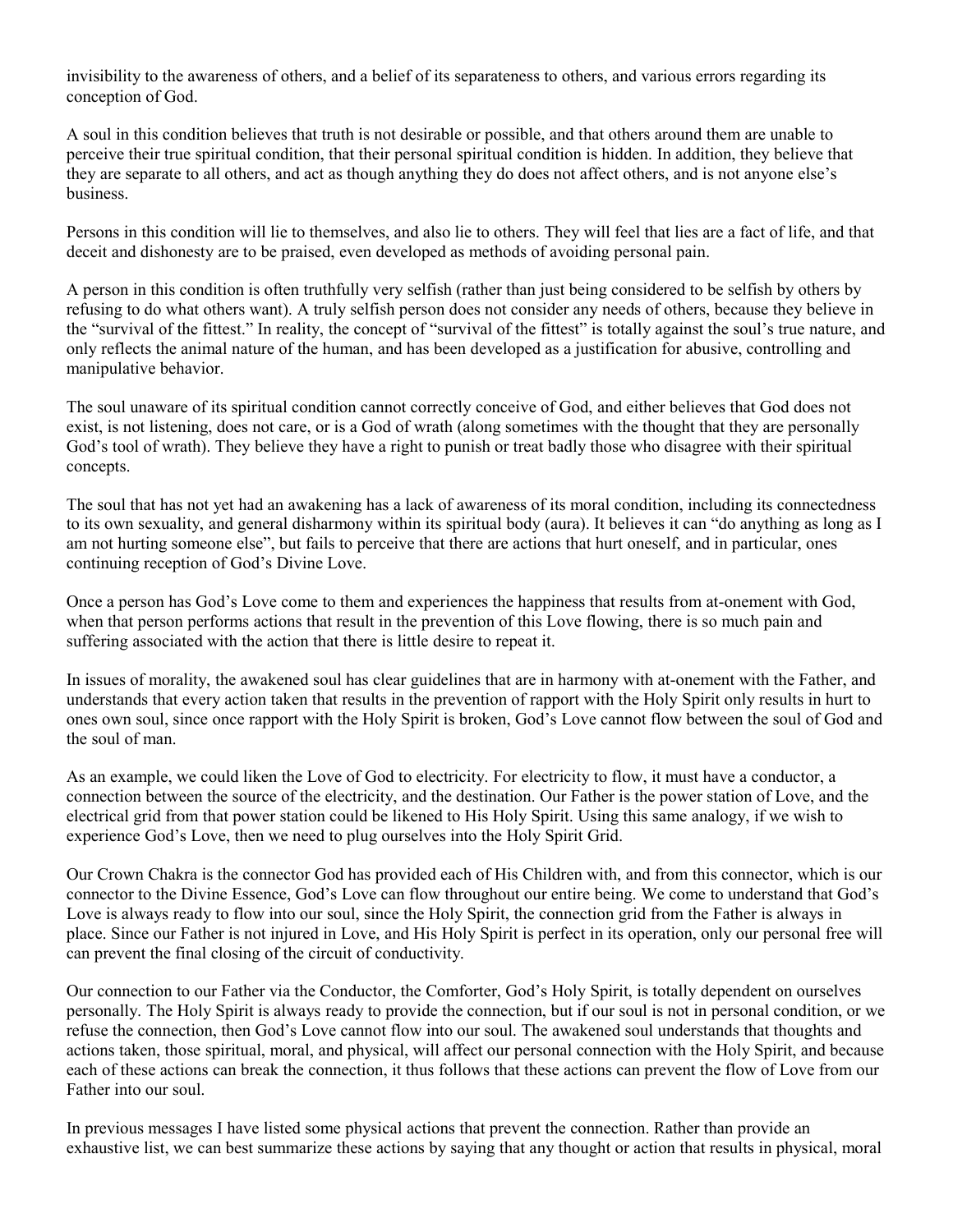or spiritual harm to ourselves, another person, or abuse of God's provisions will break the connection, since these actions are in disharmony with God's Love.

The soul that has not yet had an awakening has a lack of awareness of its physical condition, including awareness of the cause and effect of its spiritual and moral condition upon its physical body. It does not understand that physical ailments are often caused by errors of thought, words or actions in regard to spiritual and moral concepts. In many cases, if sickness and disease are felt, then disharmony exists between the soul, the spirit body and the material body, and a person can seriously examine their thoughts, words and actions to find the cause of the disharmony.

However, it is also possible that sickness and disease can be caused by the coming into harmony of the soul, spirit body and material body, since as these each come into their natural harmony, error and sin are released in many different forms, and one of those forms is by sickness occurring in the physical body.

#### <span id="page-16-0"></span>*[15. The Awakening](#page-4-0)*

Of course, most people are unaware of the fact that the true feelings guiding their own conduct are of the soul. In fact, most are even totally unaware they are a soul in the first place. For this reason, men and women have generally invented the concept of the two minds, that is, the concept that a person has a conscious and an unconscious mind.

As has been pointed out in the Padgett messages, this concept is erroneous, and often results in the inability of a person to take responsibility for their own conduct, since there is a tendency to place "blame" on the "unconscious mind" for behavior that we personally find unacceptable within ourselves.

Often people say, "I do not know what I was thinking," when they look at their own actions with the benefit of hindsight. This thought is generally the result of behavior that was chosen that proved to be the source of painful feelings. The truth is that in most instances we did not know what we were thinking because the choices we made we actually based on feelings rather than thought, and, since many of the feelings we have are only those our mind will allow us to feel at the time, many of the actions we take are based on feelings within us that we have personally denied.

Taking the theme of promiscuity as an example again, the person who has a string of sexual encounters without love being present has usually taken the decision to engage in sexual activity based on only one of the feelings of the soul, the sexual feeling. But, it is God's intention that we take into account all of our feelings of the soul before we engage in sexual activity, and these feelings include; our sense of self, our physical, emotional and spiritual health, our sense of belonging, our power, our creativity, our intuition, our spiritual sight, and our connection to our God. Those who have studied metaphysics will see that these feelings correspond to the primary chakras, or energy points within the spiritual body.

Now if the mind denies almost all parts of feelings, except for those physical and sexual, then the actions of the person will be dominated by those feelings the mind allows, but the unsatisfied longings of the person will be those the mind denies, and since they remain unsatisfied, these will become the primary driving force of our nature. Often, a person then further pursues the feelings allowed in the same manner, in an effort to satisfy the feelings that have not been allowed, and then wonders why the result is further dissatisfaction and unhappiness. But, more often than not, the secret to happiness is contained within the feelings the mind denies and has not allowed.

In addition, many of you may have read that emotion is Energy in Motion, E-Motion. When energy is allowed to flow from the soul to the spirit and material bodies, a state of harmony exists between the soul and the spirit and material bodies. When energy is not allowed to flow (i.e. controlled by the mind, the mind disallows emotion), then disharmony results between the soul, and the spirit and material bodies. This disharmony is the primary cause of unhappiness within humankind, and causes emotional sadness and life threatening sickness and diseases.

Those living in their mind argue that the reason why most problems exist on the Earth is because of people allowing their emotions, and this is the cause of them allowing themselves to be so angry with one another that they kill another person who they feel has caused them pain. But a person who lived with all feelings in harmony would not kill another, since they could not act in a way that is out of harmony with other feelings, just to satisfy the feelings of anger. Also, such a person would be conscious that anger is often just a cover for sadness, and the sadness of loss will never be removed by causing loss to another in an act of revenge.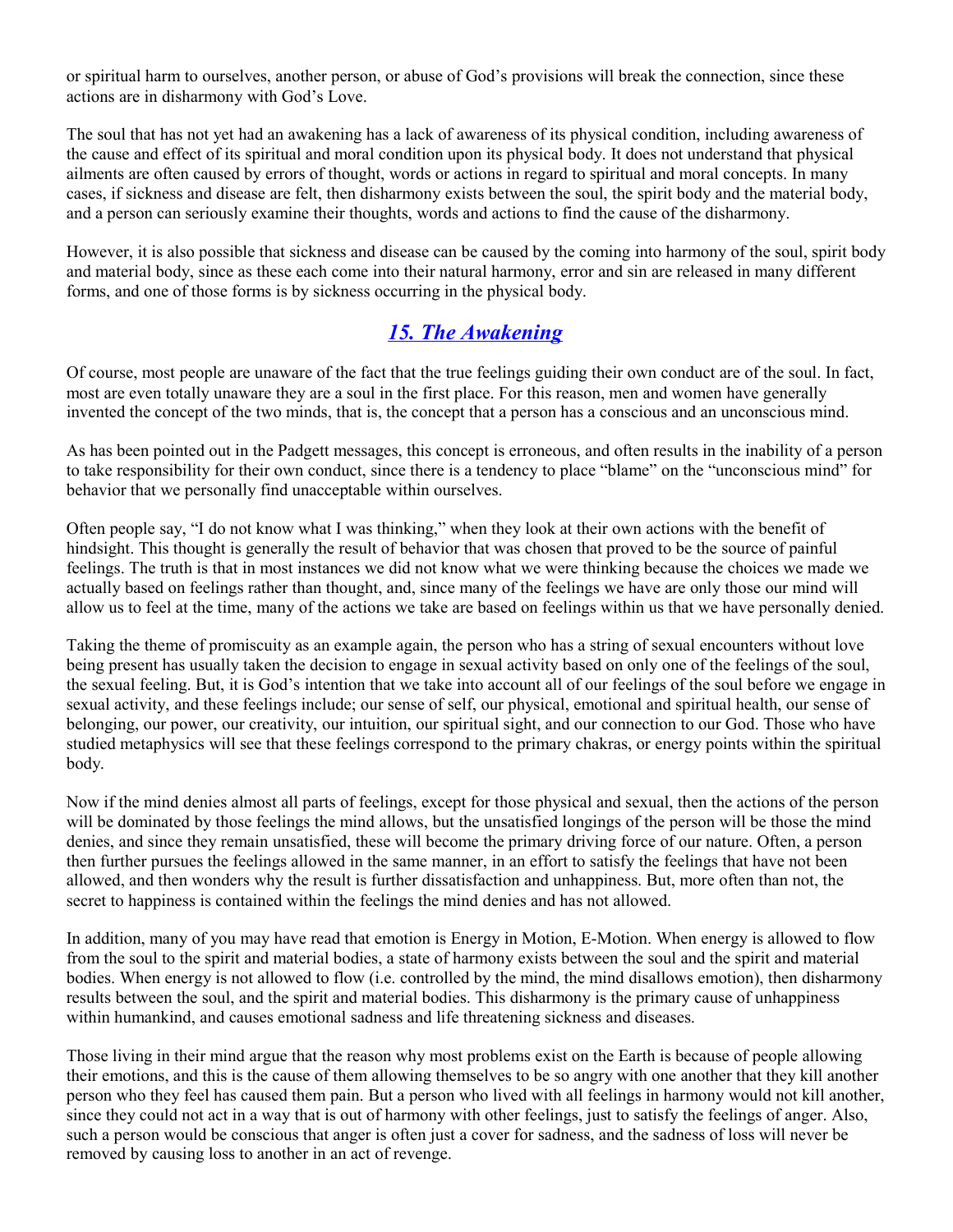Most people on Earth have an inability to feel and process most emotion without damaging themselves or others. This inability is not the natural state of the soul, but rather the state created by men and women themselves, and the environment they live in. Once each person takes personal responsibility for the true condition of their own soul, they also take responsibility for their own feelings, actions, words and thoughts. This of course will result in processing emotion without damaging others or themselves.

So, when the soul is awakened, what will occur?

## <span id="page-17-1"></span>*[16. The Reactive Controller](#page-4-0)*

Firstly, as previously discussed, the role of the mind changes when we have an awakening. Instead of the mind being the REACTIVE CONTROLLER of the feelings, the mind now accepts the role of being the PROACTIVE ALLOWER of all feelings.

Before an awakening, the mind was the REACTIVE CONTROLLER of feelings, in the sense that it ALLOWED feelings that it decided would potentially be pleasurable, and it REFUSED or DENIED feelings that it decided would be potentially painful. Of course, FEAR became the main guiding force of the minds actions. Bearing in mind that FEAR is False Expectation Appearing Real, the mind, often expecting without true basis a certain outcome, disallows the feelings to be felt and acted upon that appear to it to be possibly painful, and allows the feelings to be felt and acted upon that appear to it to be possibly pleasurable. So the mind, REACTING using FEAR as its primary basis of operation, determines conduct that is allowed.

For this reason, the person using this method of living often makes many "mistakes" in their own lives, and also finds it very difficult eventually to determine what are their own true feelings of the soul, and what are "feelings" that are really pseudo-feelings, or thoughts constructed by the mind in denial. The mind in this condition often wants the feelings to be different to the true feelings, and so it constructs pseudo-feelings, and other "logic" to overcome the feelings of the soul. Of course, it can never be truly successful in this endeavor, and often the person living in this manner will come to a point in their life where they have a "mental breakdown", or a "mid-life crisis" or some other misnamed process, which is a result of the soul being unable to bear the continuing emotional disconnection.

In the end, the true feelings of the soul will come, no matter how hard we within our mind construct a framework of denial. Often, since we along with our environment have constructed a framework in error, there is much pain and suffering felt by the soul as the framework is removed, and the natural state of the soul is allowed to exist. In addition, our life is often based on this false framework, and during the removal of the framework, it appears to others and ourselves that we are becoming a different person. In reality, we constructed a different person to whom we really are, and now we are becoming the person we really are within our soul.

This process of course involves our accepting personal truth. Once personal truth is accepted, we also now live more truthfully, and we begin to live within our own feelings, and our actions become the results of our true feelings, and our actions are not based on the pseudo-feelings we previously developed. This process may result in hurt to others, since they have reacted to us believing us to be the person we have falsely portrayed to them. This is a part of the penalty of sin, since if we portray ourselves falsely, at some time in the future, those who have become a part of our lives will come to know and understand our true nature, and they will feel we have lied to them, which of course we have, just as we have also lied to ourselves.

So, before the awakening, the mind was used to filter out all feelings that are deemed by the mind to be potentially painful to feel. In this way it was the REACTIVE CONTROLLER of our feelings and emotions.

## <span id="page-17-0"></span>*[17. The Proactive Allower](#page-4-0)*

Once we awaken as to our own true condition, the role of the mind changes to become the PROACTIVE ALLOWER of our feelings and emotions.

The mind now ALLOWS all feelings to be present. Of course, we understand within our mind that we do not need to ACT upon all feelings, but rather we need to ALLOW them to be present. Once we begin this process, we may find for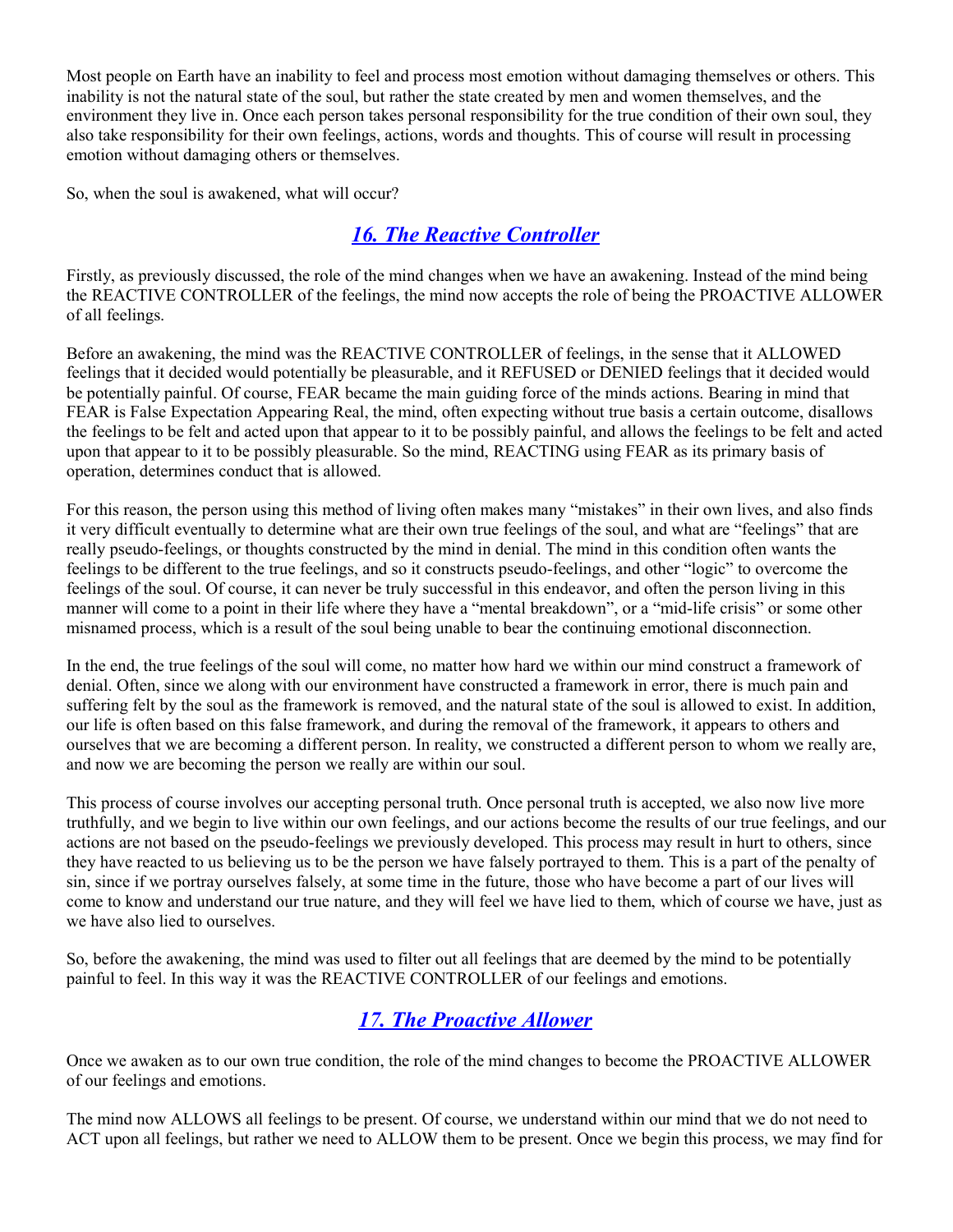example that we want to perform actions that may be harmful or damaging to our self or others. For example, we may have strong suicidal thoughts if we have been covering over feelings of self-loathing. So our mind would allow the feelings that make us feel like killing ourselves to be present, but not allow us to act upon that feeling. Instead, the mind would assist us to feel the feelings, and the reasons the feelings exist (which are usually another set of deeper feelings), and also become active in teaching us that we are loved and cared for, particularly by our God. Thus we are able to recover from these damaging emotions.

Many persons feel that they do not need to act in harmony with their feelings at all. They define "actions harmful or damaging to our self or others" from a fleshly human standpoint, rather than from God's standpoint. For example, they would say that telling your wife you cheated on her 3 years ago is unnecessary, since "this will just hurt her." This however is a misconception, since the action of cheating hurt her, not the telling of the truth. From the time such a person performed the action, until the time the truth is known, continuing a relationship where one person is living the lie, and the other is oblivious to the true nature of the relationship, is damaging to our self and the other person. Such a person has taken away the free will of the wife to make a decision on the matter, and any action taken that results in harming another's free will result in disharmony. A person telling themselves these things is just trying to avoid the penalty of sin, and as we have discussed, this thought is the mind attempting to avoid the pain of the soul.

Once we allow feelings to be present, we can determine those feelings that are not in accord with what we wish to be as a person, those that are not of our true nature, the pseudo-feelings created by our experience and reaction to the environment. These feelings we allow ourselves to find the underlying causes for, and we allow all feelings in the process of the discovery of the true cause.

But, not only is the mind the ALLOWER of feelings, but it also will become PROACTIVE in the journey of allowing feelings and emotions. The way it does this is that it now allows the soul to ACTIVELY SEEK emotions and feelings from within.

We can have the attitude in our mind that we will allow the feelings when they come, but we may avoid situations and circumstances that could potentially cause the feelings to come. For example, we may have a lot of deep anger and resentment regarding the way our parents treated or treat us, so, rather than processing those emotions, we may choose to avoid all situations and circumstances that cause these feelings to surface, and even go to the extent of avoiding circumstances that remind us of our parents. The result is that we never feel these deep feelings, and these feelings will continue to guide and affect our life, because we become what we deny.

In this way, a person may convince him or herself that he or she is on the right track, but in reality, the person may just be avoiding all circumstances and situations that could confront the denial and expose the reality. But, as previously mentioned, the person's actions are a result of the true feelings the person has. If we avoid situations and circumstances that may cause the feelings to come, then we are still controlling rather than allowing feelings. If we actively seek situations and circumstances that may cause the feelings to come, then our mind has become the PROACTIVE ALLOWER of the feelings within.

#### <span id="page-18-0"></span>*[18. Observation of Self](#page-4-0)*

As can be seen from this discussion, honest observation of self is very important. If we choose to believe within our mind that we are allowing all feelings, but our actions are still controlled by a mind in FEAR of pain, then this situation will become obvious to an honest observer of self, and the honest observer will attempt to make changes.

There are times when we cannot see by observation what may be causing our actions to continue. But, as I have said from the start of this discussion, God will, if we ask Him, always attempt to make it plain to us what we need to do if we wish to progress spiritually. Our spiritual progress, our relationship with Him, is the feeling of the highest importance to Him, and if we are open to removing any denial within us, we will always find the answer if we sincerely seek.

Obviously observation of self is the least painful method of examining our personal behavior. If we do not observe our self, then the next method our Father uses to assist in our journey is to present us with synchronistic events which have the potential of causing us to recognize the changes we need to make within. If we refuse to utilize the first two methods of observation, and we continue praying for His assistance, then generally our thoughts and actions will cause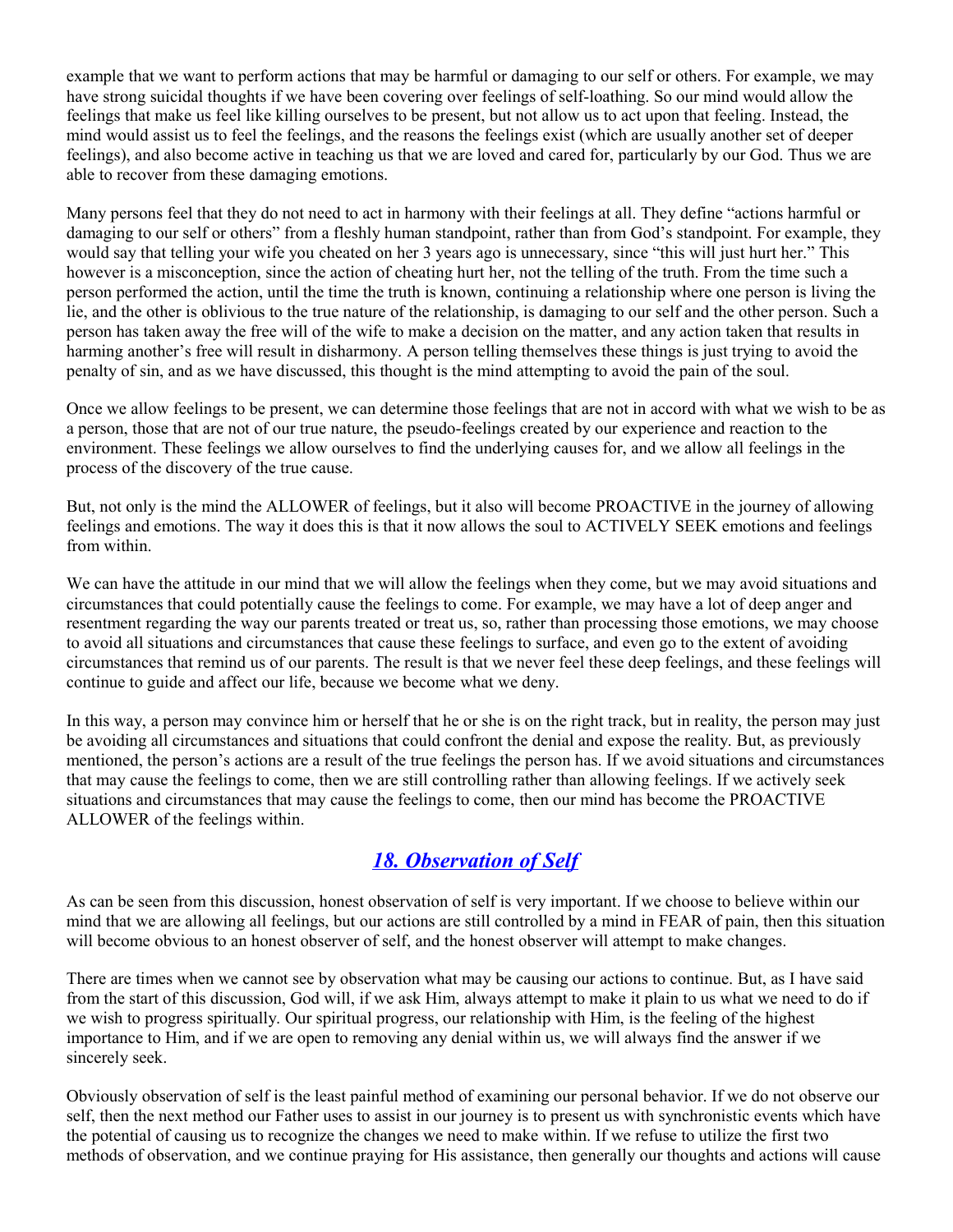reactions within our environment that may have the effect of forcing change upon us. At each step, our personal free will guides our acceptance of our Father attempting to lead us. Our Father will use all methods at His disposal to guide us; our power of thought, synchronistic events, our personal environment, the community environment, our spiritual environment and our personal spirit guide.

Our Father is best qualified to guide us, and if we personally become sensitive to His guidance, then we will feel when our connection with our Father has been affected, and we will learn to observe our personal behavior honestly to determine the cause of the loss. Once we are at-one with our Father in a more complete sense, and we have a consciousness of the at-onement and of our own immortality, then we can never do anything that would affect our connection to our God. At this time we become also so in-tune with ourselves that it is "second nature" to examine and understand our personal behavior. Until that time, learning to personally observe our own thoughts and behavior is essential to soul progression.

## <span id="page-19-1"></span>*[19. Courage](#page-4-0)*

Once we come to love and trust our Father in the process of our personal soul development, we come to understand that fear is totally unnecessary. Although we may at times still feel fearful, because of the pain we may feel is ahead, our trust in Him will remind us that all we are doing is working our way towards our true nature within, which will result in our own complete happiness and joy.

So, true courage comes to us, because we now know that we are the Creation of our Father, with the potentiality of immortality, as long as we become feeling creatures of the soul, and that soul begins to develop a longing for its parent.

Once courage appears, then we understand that we can feel any feeling at all, there is none too hard or difficult, because with our Father's Love and help, we can overcome anything, and there is no need for fear and denial.

#### <span id="page-19-0"></span>*[20. Truth](#page-4-0)*

The soul experiencing the awakening now has a strong desire for truth, both that of the personal nature, and the truth of the universe in general. In particular though, it begins to form a longing or desire for a truthful relationship with its God, and so, it seeks the truth about His Being, and it revels in the wonders of our Creator.

The awakened soul thus now has the ability to determine truth by feeling about it. In doing this, the feelings will not be in opposition to feelings it has already established as truth, but rather, will be supported by presently established feelings of truth. For example, the highest feeling is that God is our Mother and Father of Unlimited Love. Any new truth that presents itself to us which is in discord with that feeling cannot be truth.

As our soul progression continues, truth, love and joy become interchangeable, and our feelings about each will often be related to the other. For example, when we understand the truth about the nature of our own soul, that it has a dual nature, and our perfect partner, our soulmate exists, and we will find them, this truth causes our personal love and joy to expand.

If something presented as truth causes our personal love and joy to reduce, then there can only be two reasons for this.

Firstly, we may have damage within our soul that is caused by beliefs of error, and the error must first be removed before we can experience the joy of the truth. For example, if the thought that we have a soulmate makes us angry, resentful, sad, or some other such feeling, then it is possible that our sadness is caused by a position of error that exists within our soul that must first be removed. Once removed, we will find that joy comes to the soul understanding this truth. If we are presented with information that seems in accord with the highest truths we have come to know, but it creates discord within our own being, then we must be open enough to examine ourselves to see whether the problem is within our being.

Secondly, if something presented as truth causes our personal love and joy to reduce, we may find that although it has been presented as truth, the new thought is actually in discord with the highest truths we have come to know. Or, we may need to trust our own judgment on the matter for the present, trusting that our Father will ensure that we come to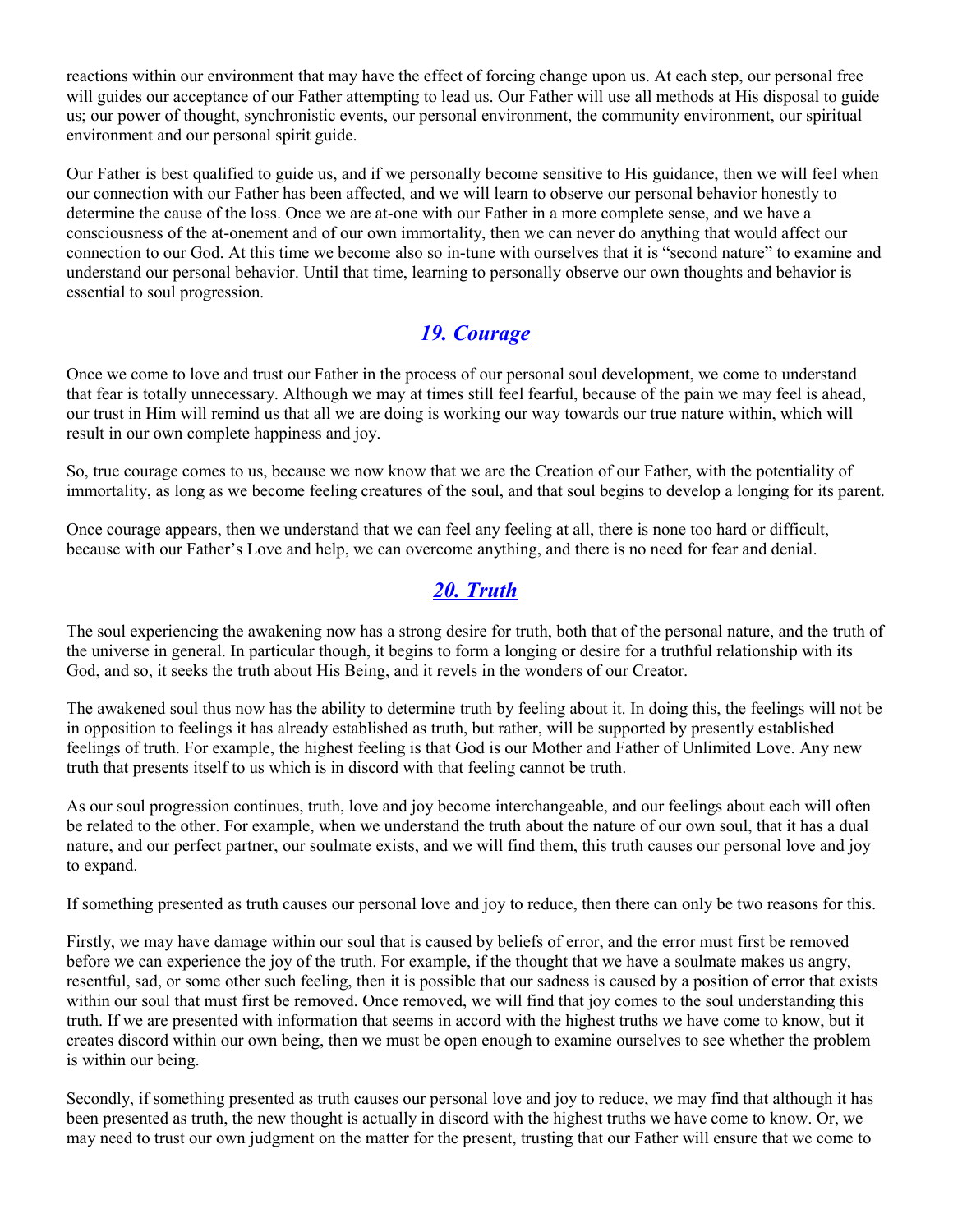determine whether the new thought is truth if we continuously seek for truth.

## <span id="page-20-1"></span>*[21. Emotional Reconnection](#page-4-0)*

There are many emotions and feelings associated with the process of emotionally reconnecting with our soul, and these feelings affect the appearance not only the soul, but also the spirit and material bodies. When an individual begins the process of emotional reconnection, often fear is associated with the process, because change initially is not easily accepted by a soul in a condition of error. As time goes on, change becomes the constant, and change is sought for, particularly the change of becoming closer to our God, and being filled with more and more of His Love.

So it is often beneficial to discuss what may be felt by the soul that is beginning to feel, since this is the time of the most resistance to change, and also the time period causing the most despondency and frustration. There are a number of matters I would like to discuss about this process.

1. Expiation.

- 2. Evidence of Reconnection.
- 3. Time Required for Reconnection.

#### <span id="page-20-0"></span>*[21.1. Expiation](#page-4-0)*

The Padgett messages mention the process of expiation, the "breaking up of the shriveled soul".

In the first century, although I could understand the process of expiation and could assist others going through it, I had not personally experienced this process. As explained in the Padgett messages, the operations of God's Holy Spirit upon me caused me to be free from sin at the time of my birth. As I matured and progressed, I began to seek my Father's Love, as I had become aware that this opportunity to seek at-onement with God was available to all humankind, since God, through myself, has announced the re-bestowal of the opportunity.

Although I do not have a clear memory of the events, I do now have a consciousness of the assistance that I provided to other spirits while in the spirit world who are going through this experience of expiation, and from that experience I could see the workings of the feelings and emotions of the soul, and the thought processes of the mind coming to terms with its new awareness.

But, by far the biggest teacher is personal experience, and in this life I have now personally experienced the process of expiation, albeit in a different form than what most would experience.

During this life, there became a point in my young childhood when my mind could not consciously accept the things I could see, feel and hear, since these things were of such a nature that a child could not understand them. Also, there were overpowering emotions felt from the trauma of separation from my Father, separation from my soulmate, and other emotions related to memories of my previous Earth existence, feelings that were too mature for the child to be able to handle or understand and remain balanced. Although I could write much more on this subject, I mention these things now only for the point of the discussion of expiation.

To cope with these emotions and still function in the world, I learned to deny and disconnect from my soul, my feelings and emotions, and this process is not dissimilar to a person who is taught by their parents to become a person of logic and reason only. So, the way in which I have operated in my life until my personal true awakening, which occurred in May 2004, is very similar to how a soul who has experienced incarnation only would have lived their personal life.

For this reason, I too, as well as each of the 14 who have reincarnated, have or will need to go through the process of expiation. Since I now have a personal experience with the process on Earth, I feel much better qualified to assist others with the process.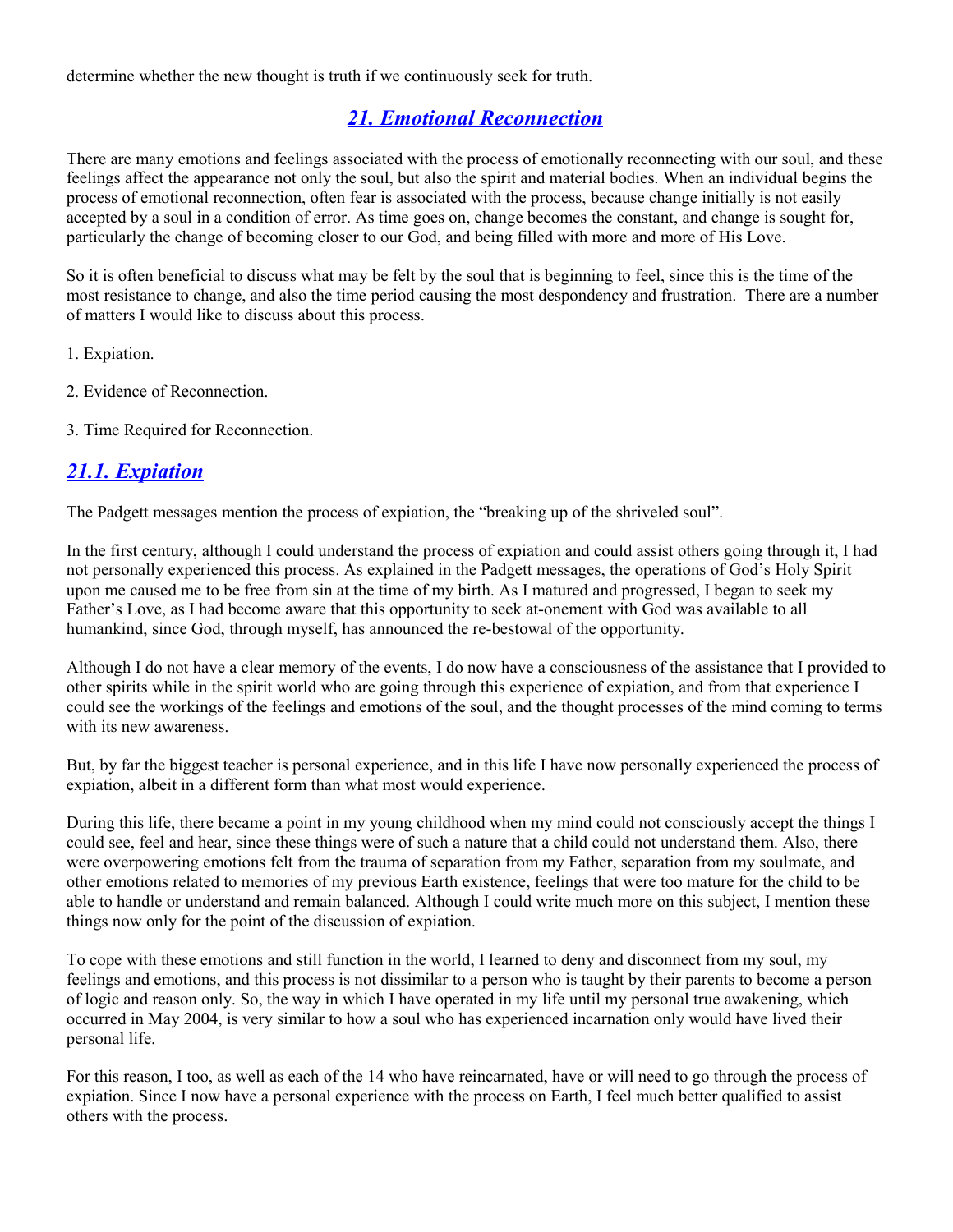## <span id="page-21-0"></span>*[21.2. Feelings During Expiation](#page-4-0)*

I feel I must say at this point that there is a very large danger in attempting to discuss the feelings and emotions of a soul by using thoughts and words.

I am becoming aware that I can now impress my feelings upon others, and in this way, I can transmit the true feelings I am feeling to another person. So, when I am talking with someone in the physical realm, if they are of the proper development. I can impress my feelings upon them, and they can then feel what I am feeling, and so in this way, they can understand to an extent the truth of my own feelings. Of course, I cannot do this with all my feelings, since with some of my feelings there is no one else of the development on Earth that could feel the same feelings. I say this to help you as the reader understand that feelings can be transmitted, just the same as thoughts, and the power of the transmission is much greater, since the recipient can feel the feeling, and with it being felt, obtain a true understanding of the communication.

This is, in fact, the method our Father uses to communicate with us, and also the method that Celestial spirits use to a great degree to communicate with each other. Using this method, the true conception of the communication of the soul can be felt by the person receiving the communication.

So, as I say, I feel very hampered by attempting to put feelings into words that can be universally understood, since I am aware that the reception of what I am saying will be greatly affected by the general condition of the hearer.

As I have said, the Padgett messages mention the process of expiation, the "breaking up of the shriveled soul".

A soul in the unenlightened state is often thought of as dead, but I would prefer the term of being numb. The "dead soul", or the soul numbed, in truth, is a soul that, although living in the sense of being alive, is dead or insensitive to the potentiality of receiving God's Love. This is a personal condition, and often a spirit arrives in the spirit world thinking they have lost their own soul, that their soul has died never to be recovered, but these are misconceptions, since from the time of my arrival on Earth in the first century until now each soul has the ability to obtain God's Love.

The term the "Second Death" refers to the removal of the potentiality of obtaining God's Love from men and spirits, and this is different to the current personal condition of each individual. Once the second death occurs, men and spirits who may or may not be aware they are souls will no longer have the potentiality of obtaining God's Love until the time that God again opens the way for the bestowal of His Love again.

So, as I say, when I used the term "dead soul" in connection with this message, I am using it illustrating the souls concept of its own personal condition.

Before the process of expiation occurs, the soul may not even be aware of its own existence, or, if it is aware, may not understand its true condition. But, as time progresses, and it becomes aware of its own existence and condition, an awareness of its poor state dawns on the mind.

Assuming the mind wishes to assist the soul in reaching at-onement with God, the mind will then begin to allow the flow of emotion (energy in motion), and, as its confidence and faith in the process continues, the mind becomes the PROACTIVE ALLOWER of the feelings of the soul.

The soul generally is in a poor condition before this process begins, since it has an encrusted with sin and error from a variety of sources. These sources include the sin and error impressed upon the soul from its environment (spiritual, moral, and physical), and the sin and error personally obtained during its lifetime (spiritual, moral and physical). For this reason, as was mentioned by Nero in a message from the Padgett messages, the soul is often all "dried up and shriveled".

The soul in this state could be likened to a muscle of the physical body that has been kept in one position for a long time without movement. As most would be aware, this muscle goes "dead", not in the sense that it is no longer living, but in the sense that to the mind it feels like the muscle no longer exists, because the mind via the nervous system can no longer "feel" the muscle's existence.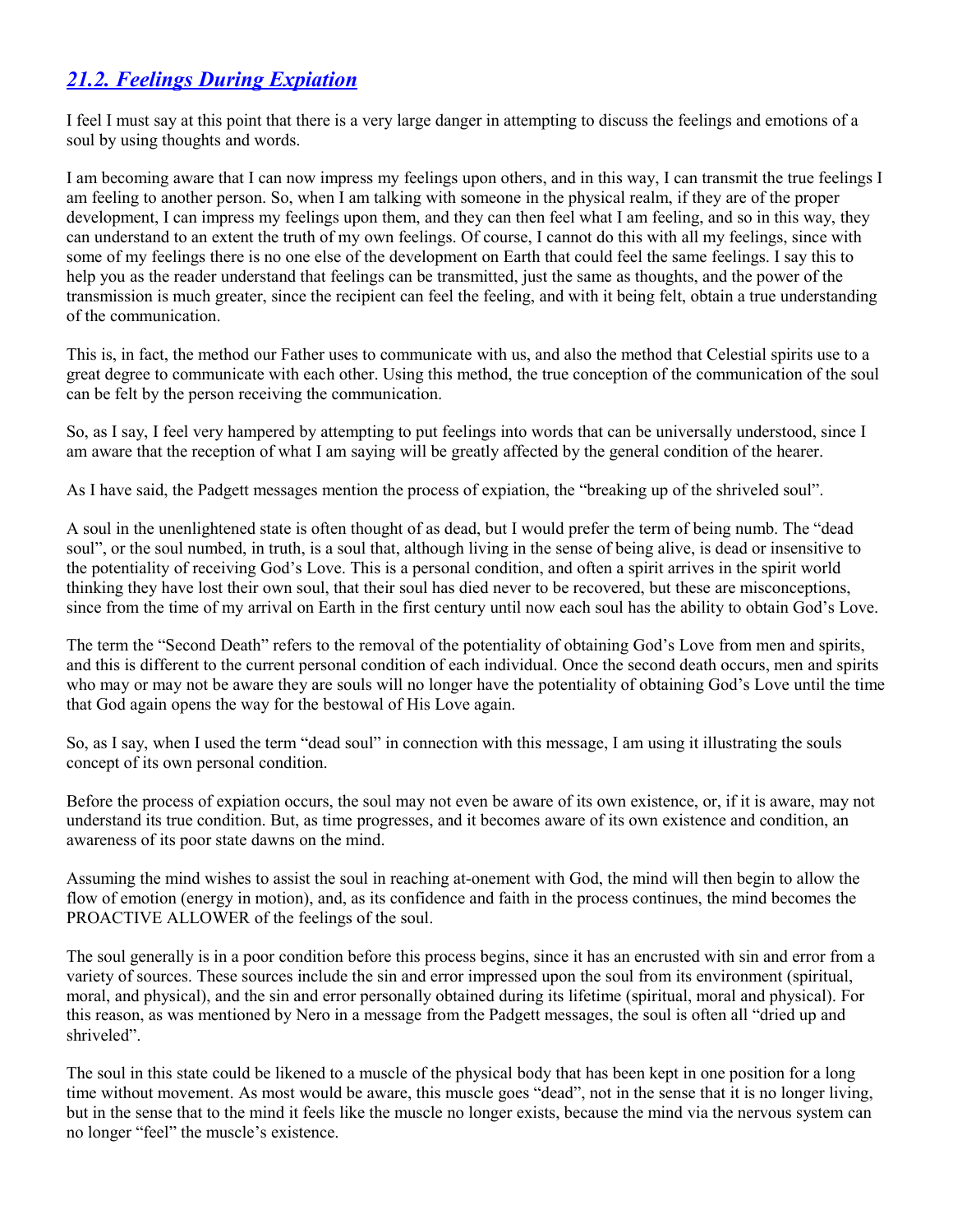Then, as the nervous system begins its reconnection to the muscle, and as blood begins to circulate into the muscle, the muscle goes through a period of what feels like pain to the mind, and sometimes this pain is extreme, since the amount of pain depends on how "dead", or how long the muscle has remained in its condition. Once the process of normal nervous and cardiovascular operation has been restored, then the mind is now completely conscious of the muscles "existence", and the muscle now feels "alive" and useful, and without pain.

Well, the process of expiation is similar in nature in that the soul, in its initial state, may be in a situation of operation that the mind is completely unaware of its existence and its condition. Then, when the mind becomes aware, it takes some action to remedy the situation. But, in the process of remedying the situation, there will be pain felt by the individual, and this pain will continue until the normal natural functioning state is achieved by the soul in harmony with its mind.

Now, although one manifestation of the pain of a soul going through expiation may be physical (when on the Earth in a physical body), the manifestations of expiation are physical, mental, moral, and spiritual. In most instances, the expiation process is very emotional, and this makes sense because emotions are energy in motion, and the soul and the mind are now coming to allow and proactively desire emotion.

Often, there are what could be firstly classified as "light bulb moments", where a clarity of thought now exists within the mind as to its true position. Then, following these "light bulb moments", feelings are now able to flow, and the person becomes "overwhelmed" with emotion. Once these feelings are felt, clarity of the soul is achieved, where not only does a person "think" the belief, but they also now more importantly "feel" the belief, and this feeling is placed into the souls memory of truths.

Thus a foundation of truths is begun, stored within the soul, and as time progresses, and the soul is allowed to process more feelings, more and more truths come to the soul. Of course, since the soul is becoming aware of its true nature, initially the soul mostly feels "bad" or painful feelings, since there is a lifetime of feelings in error that have been imposed upon the soul and its thoughts and actions were based on this error.

So, often a person beginning this process feels much worse than before, since the errors within the soul that were previously denied by the mind were not felt, and the person's emotions were previously in a condition of feeling dead or numb, as if those emotions never existed. Although previous to this process the person possibly felt that "something is wrong" internally, since they could not identify anything being wrong within the mind, all feelings on the matter were previously ignored, and it became to the mind as if those feelings did not exist.

So the person progresses from "not feeling at all" to "feeling bad" or being in pain. The soul beginning the process of awakening must come to accept and understand that this is progression, not regression, and that the nature of the pain is similar to the example given of the muscle which had been "dead", but was now again becoming "alive".

Here I should state that there is a difference between "depression" and "sadness". Please be aware that my comments below are general only, since there are no "hard and fast rules" with any situation. Depression is the result of the mind suppressing all feelings. The person has become completely numb to their own life, and does not desire to live at all, since the person feels all feelings are going to be "bad" or painful, and they are unwilling to accept these painful feelings. In this regard the depressed person does not wish to take responsibility for any of their own feelings, and certainly does not want to feel those feelings. Although medication may help a person during a time of crisis, medication will not assist a depressed person grow spiritually, and there are many reasons, physical, mental, emotional and spiritual, why this is the case. If a soul experiences "depression", then it needs to be understood that the mind of the person in this state is not taking personal responsibility for its own feelings.

Sadness, on the other hand, is a feeling of the soul, and when felt, the person will generally cry. This person is not numb to life, and has a desire to feel their feelings, and crying is one of the many ways in which feelings of sadness are felt.

Now, as with any condition of the mind or soul, feelings of depression can be changed, and growth is a gradual thing. Also, as is documented with many drugs, immediately removing a drug of any kind can also have a bad effect on the body, since the body generally has become dependent on the drug. This applies to coffee, cigarettes, alcohol, and medical and recreational drugs. So caution must be taken when making adjustments to remove such things from our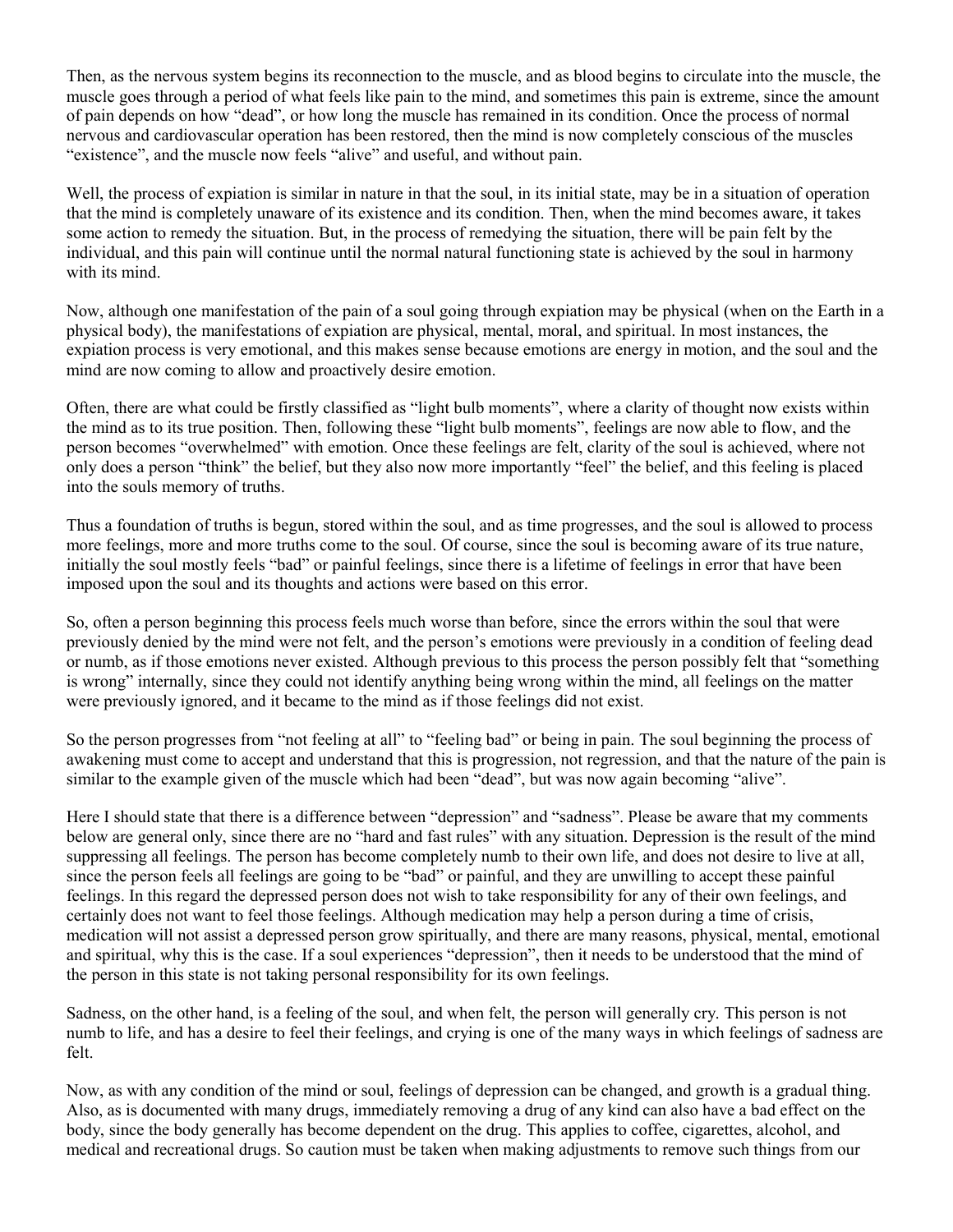life. Some can be removed immediately without detrimental consequences, and others must be gradually removed. Also, we cannot expect to remove a drug from our lives without dealing with the underlying emotional reason why we have become dependent on the substance in the first place.

As I have previously stated in other messages, once the cause for a certain desire is eliminated, then often the substance that the mind thought it needed is no longer needed. For example, lets say a person is overweight. They have an insatiable desire for food, and they are unwilling to accept the damage they are doing to their own body. Any insatiable desire has as its cause underlying emotional reasons, and once those emotional causes are felt and removed from the soul, the persons indulging insatiably in practices that harm the body usually no longer desire to continue such actions.

So, as I have discussed, expiation often results in the person feeling "worse" than before, and these feelings may continue for a period of time. But, it must be stated that, the more we pray to our Father with sincere longings of the soul, and the more we seek His Truth, and attempt to live our lives the way He Created, the faster the process of expiation occurs.

#### <span id="page-23-1"></span>*[21.3. Evidence of Reconnection](#page-4-0)*

The soul desirous of a reconnection with itself does well to consider evidence within its life that such a reconnection is occurring. The Law of Cause and Effect is very prominent in God's Universe, and no place more so than in providing evidence to an individual that he or she is on the path to enlightenment.

Instead of being self-conscious, or worrying about itself when around others, the reconnecting soul becomes conscious of self. It is allowed to hear what it hears, see what it sees, feel what it feels, believe what it believes, and love what it loves. It does not first ask itself, "Am I allowed to?" because it allows itself to be, to exist. It is conscious of thoughts and actions that damage itself, and it is also conscious that others are a part of itself, since everyone else is a true brother or sister.

The reconnecting soul becomes more aware of the effects of actions that cause disharmony within itself, such as lying, stealing, sexual promiscuity, smoking, taking drugs and many other similar actions, and it becomes more conscious that every time it engages in such actions, its connection with its Father is broken, and the flow of His Love is impeded.

The reconnecting soul knows and feels God's Love coming to it, and as it does, is conscious that its own happiness is increasing, and that it is being assist by its Father to remove from itself those thoughts, desires and actions resulting in internal disharmony. It understands that the greatest of all feelings is God's Love, and loving becomes its only insatiable desire.

The reconnecting soul has a higher consciousness of relationships, and deals with issues and situations within its life rather than ignoring the situations causing it unhappiness. The reconnecting soul understands higher principles, and sees that as those principles are followed and developed, it becomes surrounded with God's Abundance in its personal life.

Those around the reconnecting soul will notice many changes occurring within the person, and these changes will be physical, moral, emotional and spiritual. The person will become more loving, more powerful, more just, more caring, more compassionate, more expressive, more attractive. Others may react to these changes, some positively if they desire your deeper happiness, some negatively if they desire you to stay where they are. But, all will notice change.

#### <span id="page-23-0"></span>*[21.4. Time Taken for Reconnection](#page-4-0)*

Often, those going through the expiation process ask, "How much longer?" The answer to that question obviously will vary, since it depends on so many different conditions of the mind and the soul.

In a person who resists change and does not like change, expiation will take longer than one who enjoys change and growth. In an older person with a longer life experience living in an environment in disharmony with God expiation will take longer than a child without these encumbrances.